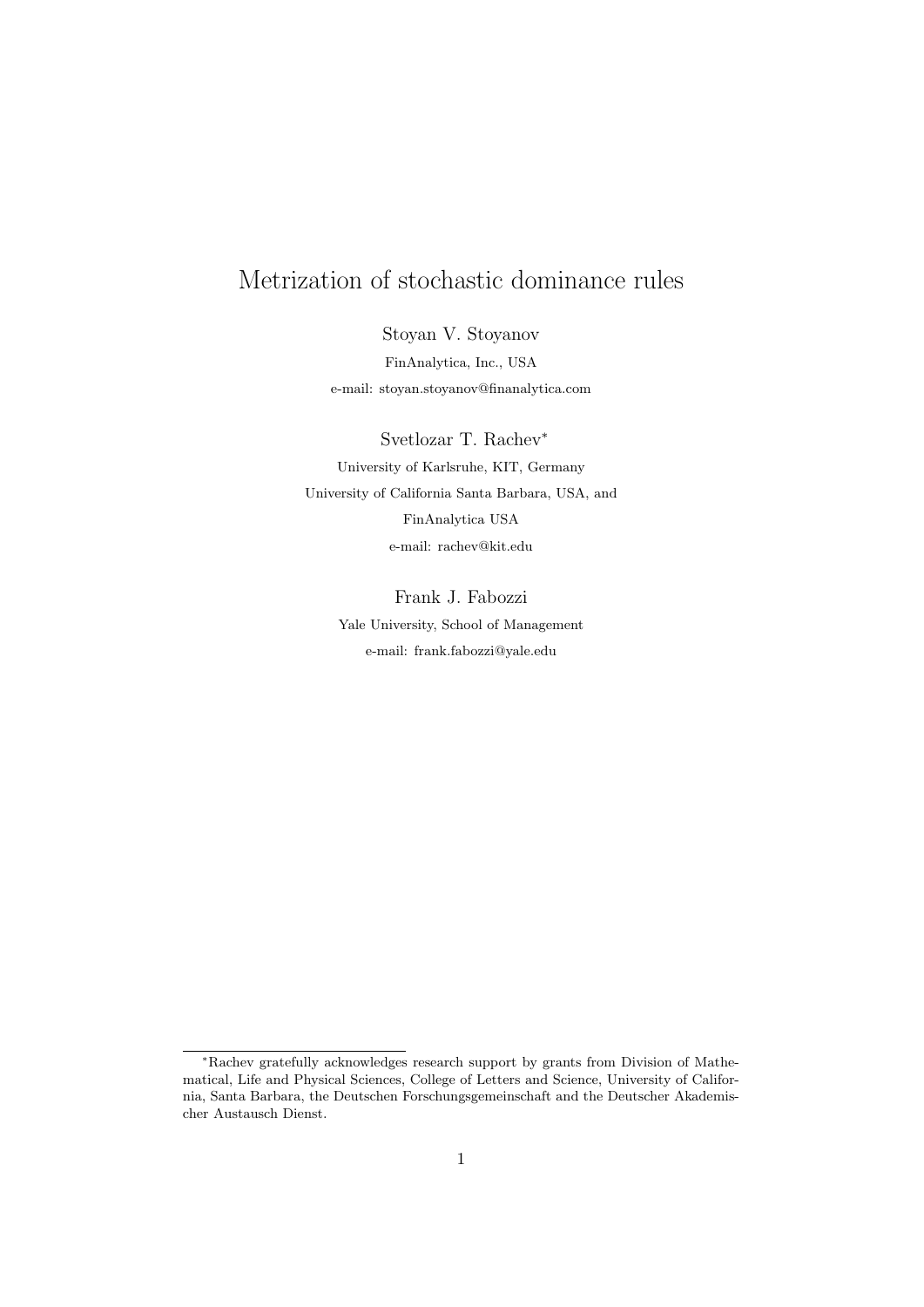#### Abstract

We consider a new approach towards stochastic dominance rules. It allows measuring the degree of domination or violation of a given stochastic order and represents a way of describing stochastic orders in general. Examples are provided for the n-th order stochastic dominance and stochastic orders based on a popular risk measure.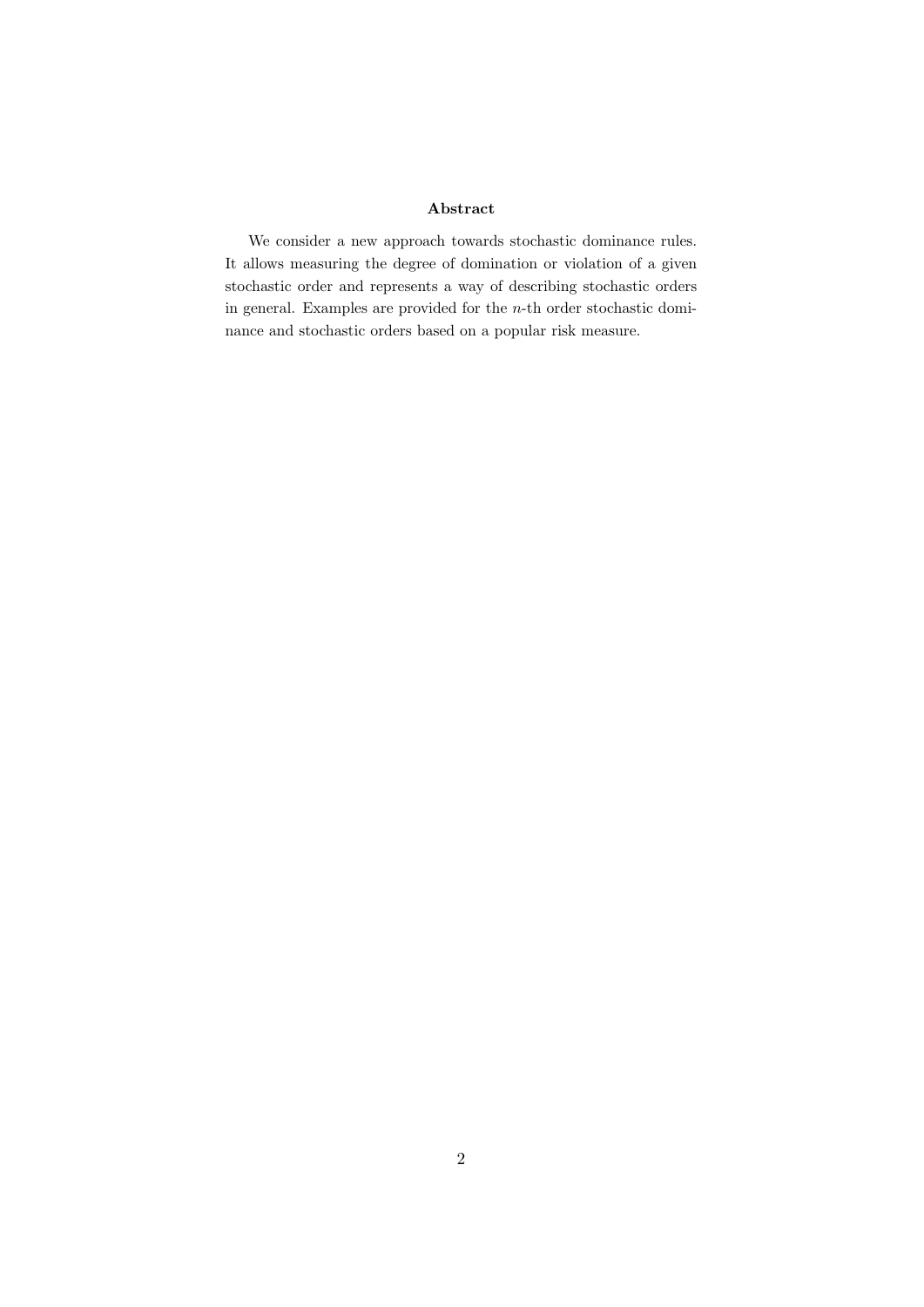### 1 Introduction

From a historical perspective, stochastic dominance (SD) rules were first introduced in relation to the normative expected utility theory describing choice under uncertainty. The notions of first-order stochastic dominance (FSD) and second-order stochastic dominance (SSD) were used to prescribe the behavior of unsatiable investors and unsatiable, risk-averse investors, respectively. Since its introduction, the significance of SD analysis has increased enormously. In portfolio theory, for example, new families of risk measures have been introduced but consistency with FSD and SSD is always sought for. In areas other than finance, it finds application in diverse fields such as economics, insurance, agriculture, and medicine. For additional information, see Levy (2006).

In this paper, we propose a new concept describing SD relations which is based on the notion of a quasi-semidistance. It allows measuring by how much a given prospect  $X$  dominates another prospect  $Y$  or, in case they are incomparable, a quasi-semidistance allows measuring the degree of violation of the SD rule. There is a close connection between this concept and the concept of almost stochastic dominance discussed in Leshno and Levy (2002) and Bali et al. (2009).

The new concept distinguishes between a few types of stochastic orders nested in each other such that a stochastic order from a given category cannot imply a stochastic order from categories in which it is nested. Here is an example. The smallest category includes stochastic orders based on certain characteristics of the underlying prospects. For example, the meanvariance order belongs to this category as it is based on inequalities between the means and the variances of the corresponding prospects. The second smallest category includes stochastic orders based on inequalities between certain transformations of the cumulative distribution functions (cdfs). Both FSD and SSD belong to this category. As a consequence, the mean-variance order can imply neither FSD nor SSD. The same holds for any mean-risk order, where risk is measured by an arbitrary risk measure.

Comparing the mean-variance, or more generally the mean-risk, approach and the SD approach, we can conclude that the former leads to optimization problems that are practical. Even though the SD approach is more general, it does not provide a method for construction of a portfolio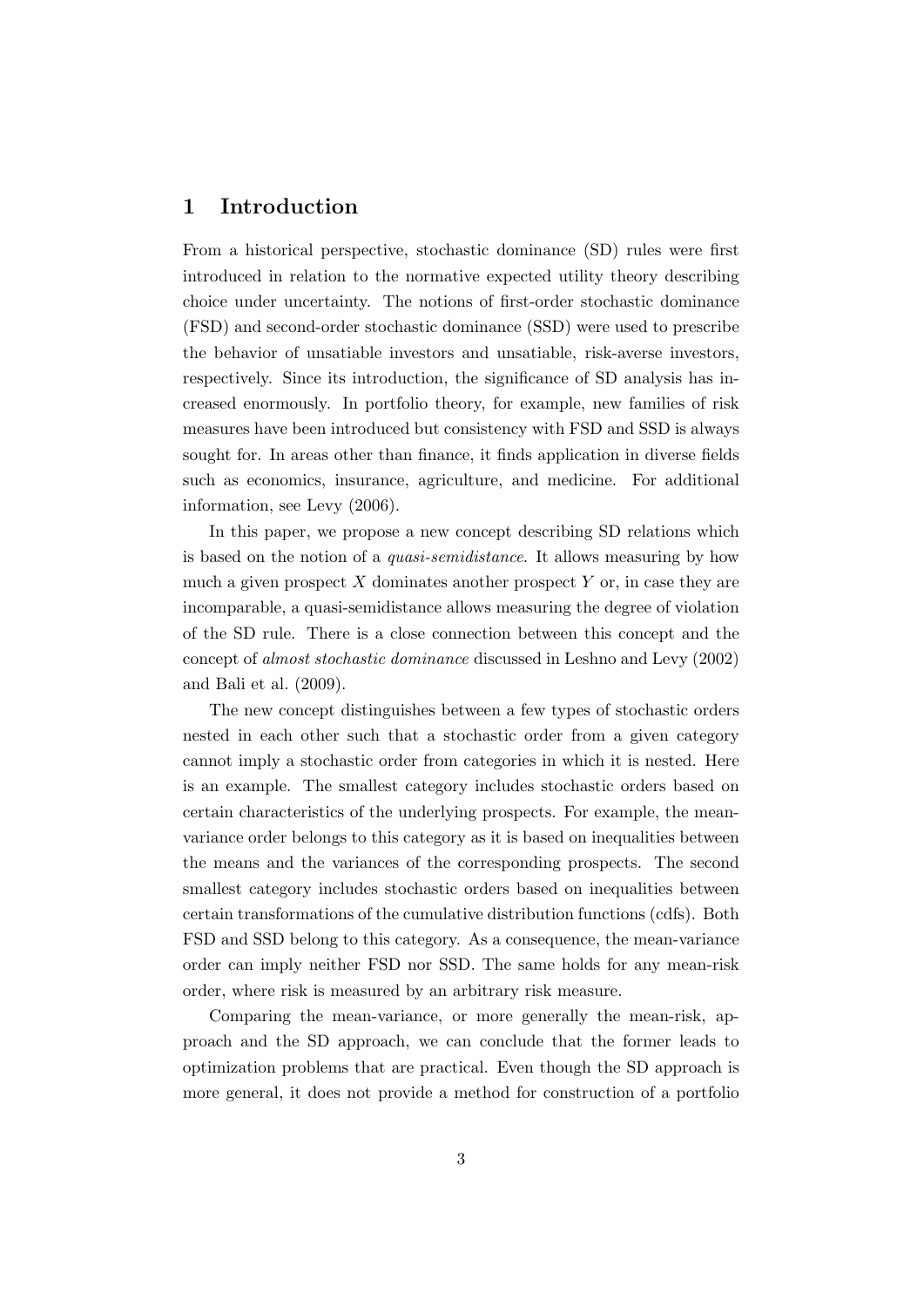from several individual securities, see, for example, Levy (2006). We believe that the current framework is a step towards resolving this shortcoming.

In this paper, we consider a class of stochastic dominance rules which we call metrizable. It includes the stochastic dominance rules commonly used in theory and practice. Our goal is to describe the metrizable stochastic orders by means of the universal Hausdorff construction which is well-known in the field of probability metrics. We provide examples for  $n$ -th order stochastic dominance, stochastic orders based on average value-at-risk (AVaR), and stochastic orders arising from classes of investors.

# 2 Metrization of preference relations

In this section, we introduce notation and discuss some basic terms. Let S denote the space of all combinations of goods, services and assets, which we also call baskets. A preference relation on S, denoted by  $\preceq$ , is introduced by a binary relation such that  $x \leq y$ , if y is at least as preferable as x. There are a few assumptions that are usually made:

- 1. The binary relation is assumed *reflexive*, i.e.  $x \leq x$ , for all  $x \in S$ .
- 2. The binary relation is assumed transitive, i.e. if  $x \preceq y$  and  $y \preceq z$ , then  $x \preceq z$  for any  $x, y, z \in S$ .

If  $x \preceq y$  and  $y \preceq x$ , then we say that x and y are indistinguishable or equivalent from the standpoint of the preference order.

In this paper, we do not discuss the adequacy of the reflexivity and the transitivity assumptions. We assume that they characterize every preference relation<sup>1</sup> and, as a consequence, the preference relation  $\preceq$  represents a preorder defined on S.

The most direct way to describe a preference relation defined in this way is through the corresponding binary relation. However, this is not practical because we have to make a list of all pairs  $(x, y)$  such that  $x \preceq y$ . A generic and more practical approach to describe a preference relation is by means of a quasi-semidistance. Quasi-semidistances are introduced axiomatically. A quasi-semidistance is a function  $d(x, y) : S \times S \to [0, \infty]$  satisfying the properties:

<sup>&</sup>lt;sup>1</sup>For a detailed discussion of these axioms, see Anand  $(1995)$ .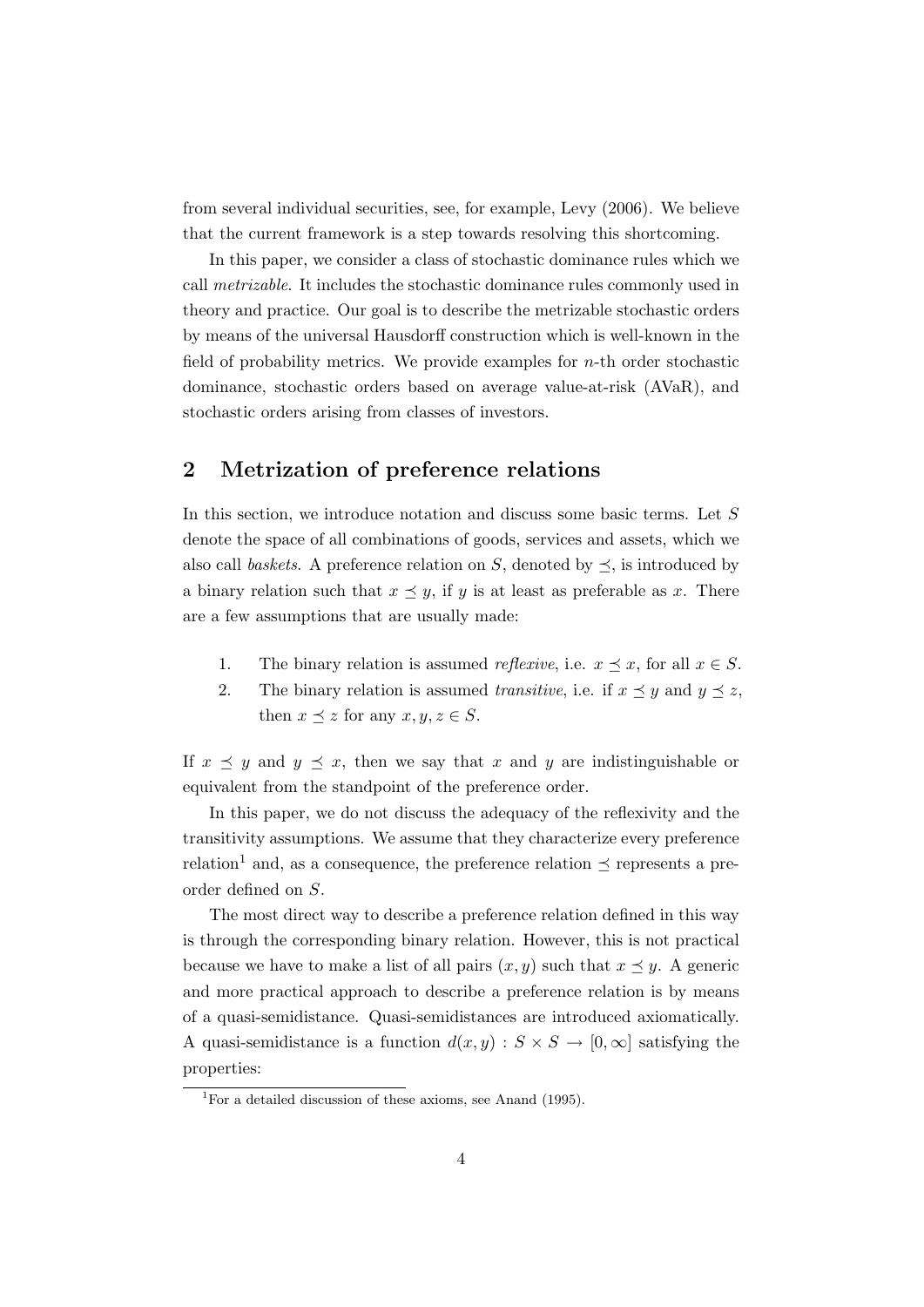- i. The identity property: if  $x = y$ , then  $d(x, y) = 0$ .
- ii. The triangle inequality:  $d(x, y) \le K(d(x, z) + d(z, y))$  for any  $x, y, z \in S$  in which  $K \geq 1$ .

If  $K = 1$ , then the quasi-semidistance turns into a quasi-semimetric.

Every quasi-semidistance defines a pre-order and, therefore, a preference relation in the following way. The basket  $y$  is at least as preferable as another basket x,  $x \preceq_d y$ , if  $d(x, y) = 0$ . It is straightforward to verify that the transitivity property of  $\preceq_d$  is a consequence of the triangle inequality for  $d(x, y)$  and reflexivity follows from the identity property.

Since every quasi-semidistance defines a preference relation, we can ask the converse question. The answer, however, is in the negative. Therefore, the set of all preference relations can be divided into two parts – those that arise from quasi-semidistances and those that do not arise in this fashion. The preference relations that do arise from quasi-semidistances we call quasimetrizable or simply metrizable.

# 3 Quasi-semidistances and preference relations

In this section, we discuss in more detail the connection between quasisemidistances and preference relations. The discussion is generic with no assumptions about the nature of the space S.

We noted that the preference order  $\preceq_d$  defined through a quasi-semidistance is a pre-order and, therefore, a preference relation. Every preference relation induces a dual one by considering the converse relation. The dual of  $\preceq_d$ , denoted by  $\preceq_{d^{-1}}$ , is introduced in the following way:  $x \preceq_{d^{-1}} y$  if and only if  $y \preceq_d x$ . It turns out that if a given preference relation is generated by a quasi-semidistance, then its dual is also generated by a quasi-semidistance.

**Theorem 1.** Suppose that  $\preceq_d$  is generated by the quasi-semidistance  $d(x, y)$ . Then, the dual preference relation  $\preceq_{d^{-1}}$  is generated by  $d^{-1}(x, y) =$  $d(y, x)$  which is also a quasi-semidistance.

*Proof.* According to the definition of the dual relation, for any  $x, y \in S$ , if  $d(y, x) = 0$ , then  $x \preceq_{d^{-1}} y$ . As a next step, it is straightforward to verify that the function  $d^{-1}(x, y) := d(y, x)$  is a quasi-semidistance.  $\Box$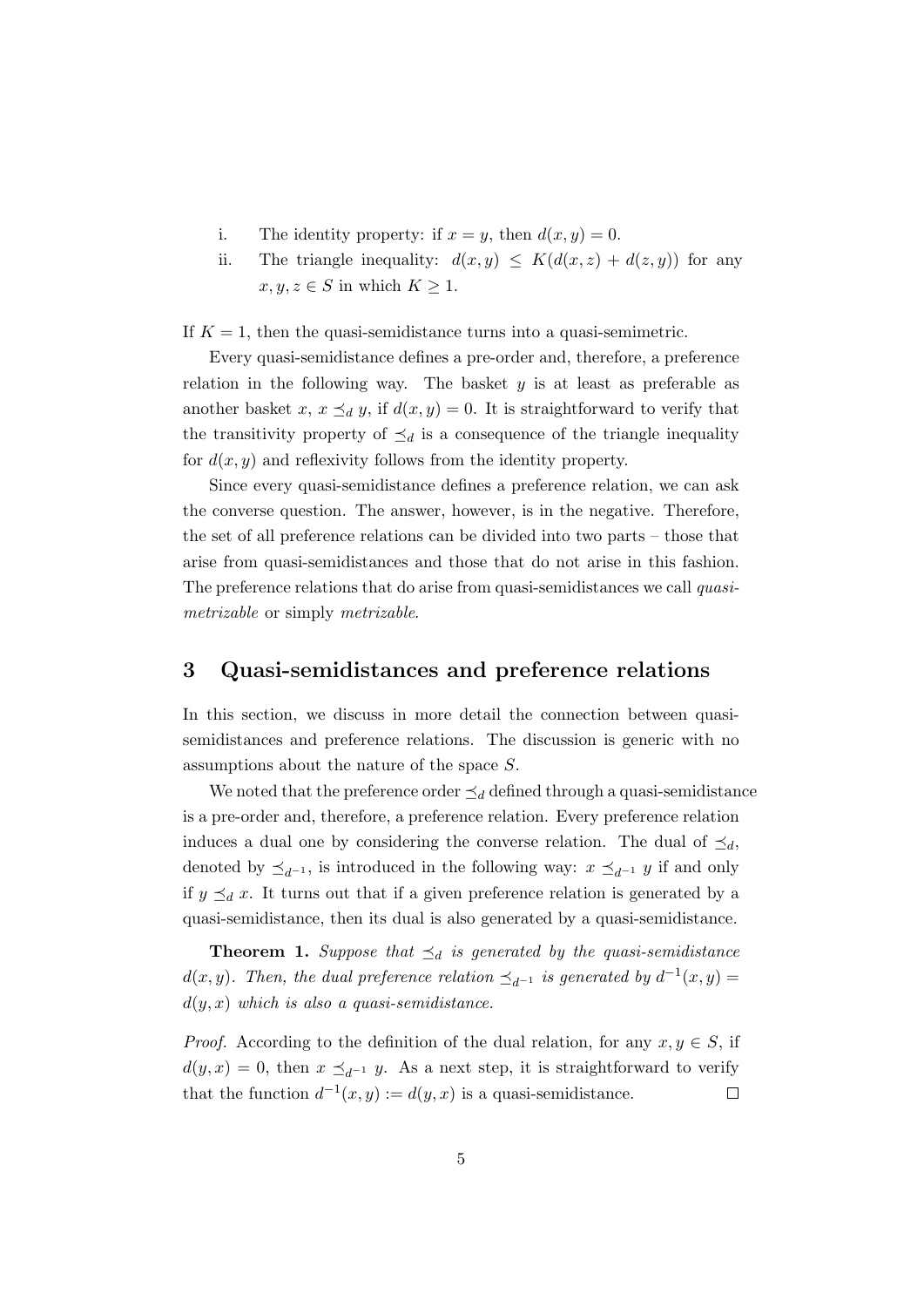The quasi-semidistance generating the dual order is monotonic with respect to primary order  $\preceq_d$  in the following sense.

**Theorem 2.** Suppose that  $x \preceq_d y \preceq_d z$ , where  $x, y, z \in S$ . Then,  $d^{-1}(x, y) \leq d^{-1}(x, z)$  and also  $d^{-1}(y, z) \leq d^{-1}(x, z)$  in which  $d^{-1}(x, y) =$  $d(y, x)$ .

*Proof.* Consider the triangle inequality  $d(z, y) \leq d(z, x) + d(x, y)$ . According to the assumed relationship,  $d(x, y) = 0$  and, therefore,  $d(z, y) \leq d(z, x)$ which proves the second inequality. Starting from  $d(y, x) \leq d(y, z) + d(z, x)$ and using that  $d(y, z) = 0$ , we obtain the first inequality.  $\Box$ 

This result shows how the quasi-semidistances concept can be used to construct monotonic functionals relative to a given metrizable preference relation, which can be exploited in approximation problems.

Another advantage of the theoretical framework is that it provides a way of comparing preference relations if there exists an inequality between the corresponding quasi-semidistances.

**Theorem 3.** Suppose that  $d_1(x, y)$  and  $d_2(x, y)$  are two quasi-semidistances and that  $d_1(x,y) \leq d_2(x,y)$ . Under these assumptions, if  $x \preceq_{d_2} y$ , then  $x \preceq_{d_1} y$ .

*Proof.* The proof is a simple consequence of the definition. If  $x \preceq_{d_2} y$ , then  $d_2(x, y) = 0$ . Because of the assumed inequality, this implies that  $d_1(x, y) = 0$  and, therefore,  $x \preceq_{d_1} y$ .  $\Box$ 

Note that this result does not imply the converse, i.e. if  $x \preceq_{d_2} y \Rightarrow x \preceq_{d_1} y$ for all  $x, y \in S$ , then there exists an inequality between the corresponding quasi-semidistances.

Finally, note that from a given quasi-semidistance, we can always construct a semidistance using the dual. One approach to do that is to calculate the maximum between the quasi-semidistance and its dual,

$$
\rho(x, y) = \max(d(x, y), d(y, x)).\tag{1}
$$

It is straightforward to verify that in addition to the identity property and the triangle inequality,  $\mu$  satisfies the symmetry property  $\mu(x, y)$  $\mu(y, x)$ . The representation in (1) implies that the quasi-semidistance  $d(x, y)$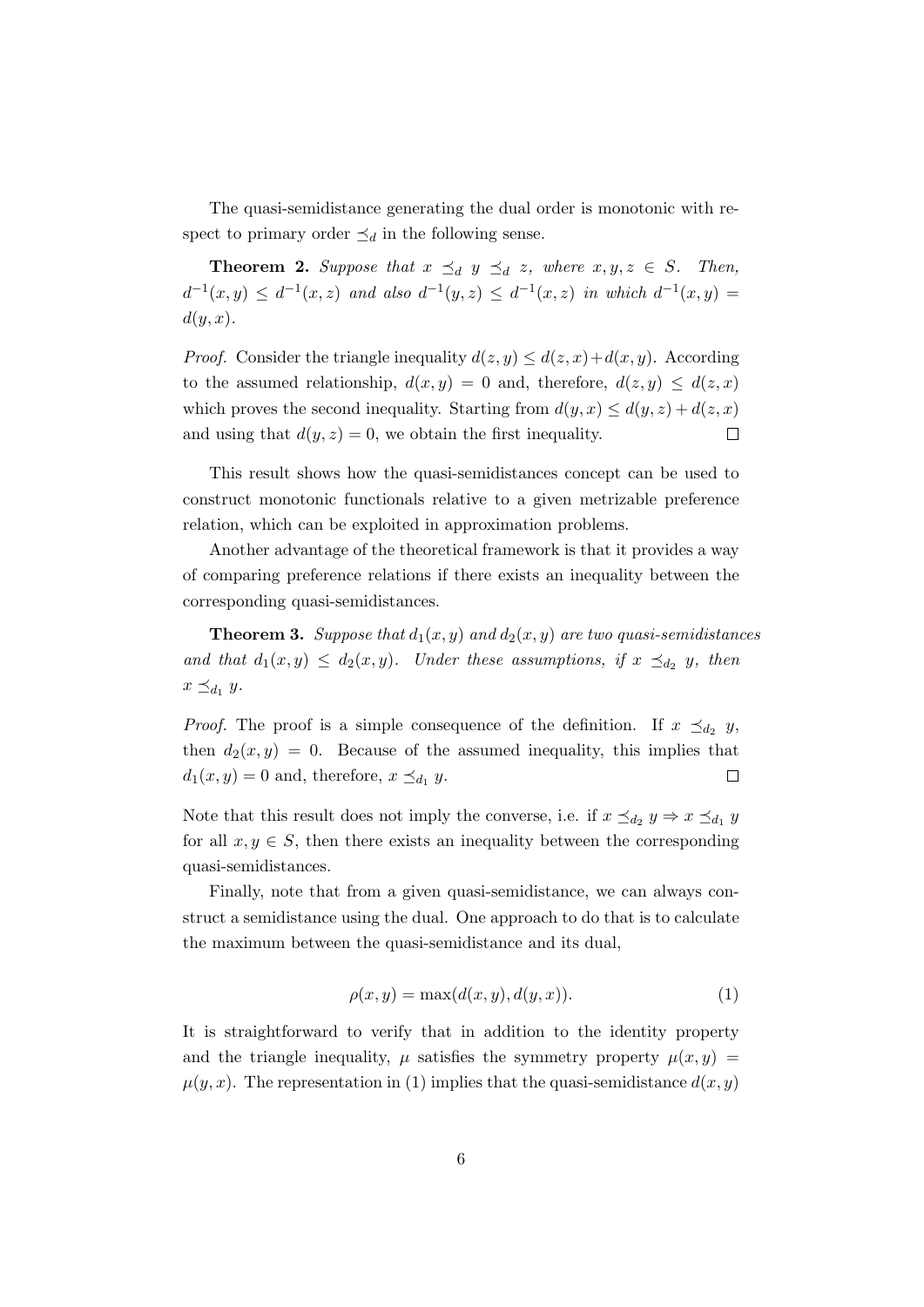is consistent with any convergence in  $\rho(x, y)$ . That is, if  $x_1, x_2, \ldots$  is a sequence converging to x in  $\rho(x, y)$ ,  $\lim_{n\to\infty} \rho(x_n, x) \to 0$ , then necessarily  $\lim_{n\to\infty} d(x_n, x) \to 0$ . We exploit this property in the classification of stochastic orders which we link to the corresponding classification of the metric  $\rho(x, y)$  which is obtained through the symmetrization transform in (1).

### 4 The Hausdorff metric structure

In the discussion so far, we have not specified the nature of the points in the space  $S$ . Suppose that  $S$  is the space of one-dimensional random variables defined on a probability space  $(\Omega, \mathfrak{A}, Pr)$  taking values in  $(\mathbb{R}, \mathfrak{B}_1)$ , where  $\mathfrak{B}_1$ is the  $\sigma$ -field of all Borel subsets of  $\mathbb{R}^2$ . In this setting, a quasi-metrizable preference order on S turns into a stochastic order with a quasi-semidistance  $d(X, Y)$  defined on the space of all joint distributions  $S^2$  generated by the pairs of random variables  $(X, Y)$  which we denote with capital letters. We proceed with the definition of the universal Hausdorff representation of quasi-semidistances on  $S^2$  which we also call probability quasi-semidistances as they metrize preference relations between random quantities. Our discussion is based on the universal Hausdorff structure of probability distances, see Rachev (1991).

Consider the Hausdorff metric  $r(A, B)$  defined on the space of all subsets of R. Let  $\mathfrak{B} \subseteq \mathfrak{B}_1$  and define a function  $\phi : S^2 \times \mathfrak{B}^2 \to [0, \infty]$  satisfying the following relations:

- I. If  $P(X = Y) = 1$ , then  $\phi(X, Y; A, B) = 0$  for all  $A = B \in \mathfrak{B}$ .
- II. There exists a constant  $K_{\phi} \geq 1$  such that for all  $A, B, C \in \mathfrak{B}$  and random variables  $X, Y, Z$

$$
\phi(X, Y; A, B) \le K_{\phi}(\phi(X, Z; A, C) + \phi(Z, Y; C, B))
$$

Let  $d(X, Y)$  be a probability quasi-semidistance. The representation of  $d(X, Y)$  in the following form

<sup>&</sup>lt;sup>2</sup>The discussion will not change in a fundamental way if we consider general random elements taking values in a general functional space. We consider one-dimensional random variables for the sake of simplicity.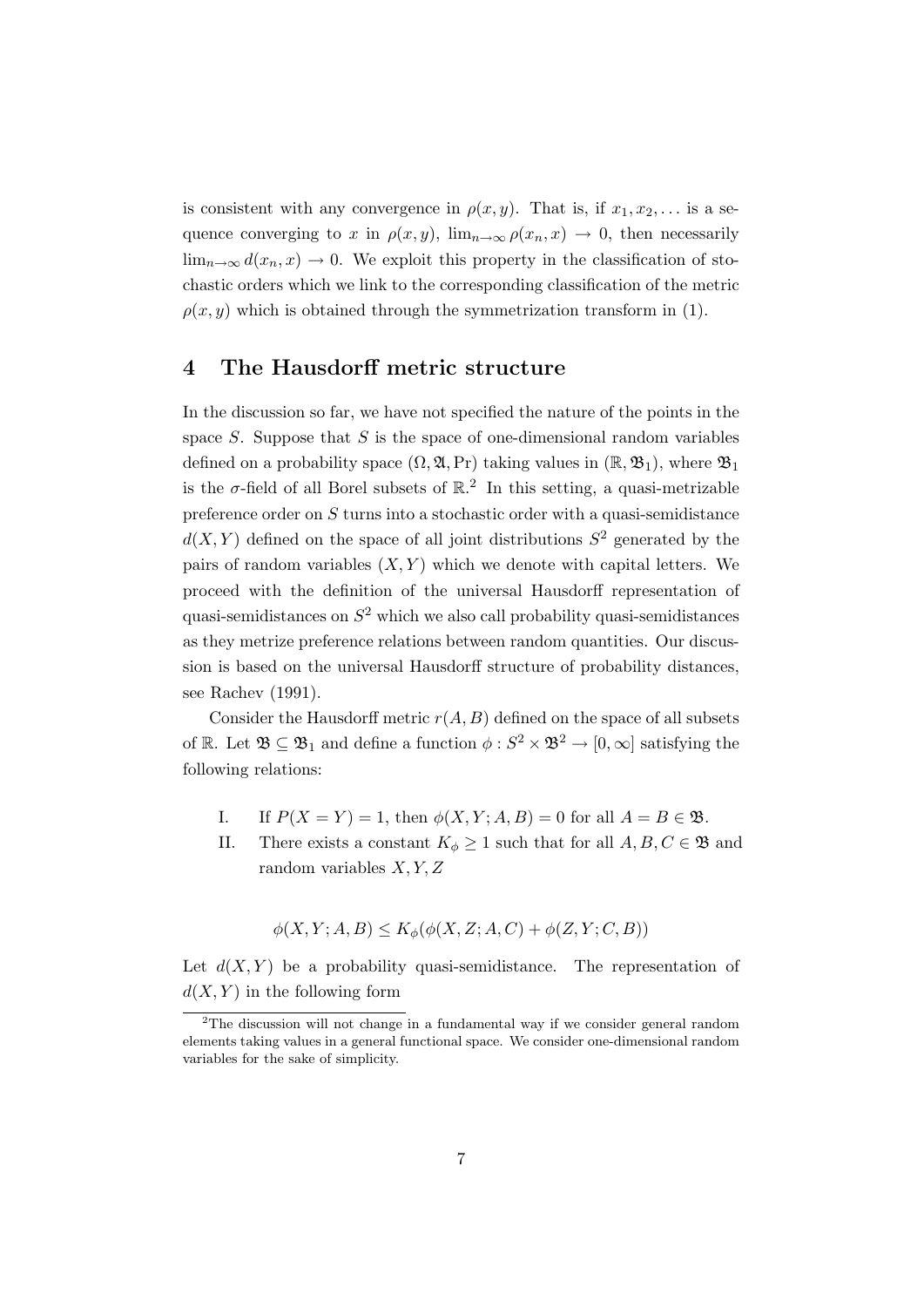$$
d(X,Y) = h_{\lambda,\phi,\mathfrak{B}}(X,Y) := \sup_{A \in \mathfrak{B}} \inf_{B \in \mathfrak{B}} \max \left\{ \frac{1}{\lambda} r(A,B), \phi(X,Y;A,B) \right\} \tag{2}
$$

is called the Hausdorff structure of  $d(X, Y)$ . In this representation,  $r(A, B)$ is the Hausdorff metric in the set  $\mathfrak{B}, \lambda$  is a positive number, and the function  $\phi$  satisfies properties I. and II.

It can be demonstrated that the function  $h_{\lambda,\phi,\mathfrak{B}}(X,Y)$  defined above is indeed a quasi-semidistance.

**Theorem 4.** The function  $h_{\lambda,\phi,\mathfrak{B}}(X,Y)$  defined in equation (2) is a quasi-semidistance.

Proof. The identity property and the triangle inequlity are essentially metric properties. The proof follows from the arguments in Rachev (1991) proving  $\Box$ that the Hausdorff representation is a probability metric.

Applying the symmetrization in equation (1) to the representation in (2), we obtain the Hausdorff representation of probability metrics. For more information, see Chapter 4 in Rachev (1991).

The following example illustrates the significance of the Hausdorff representation. It turns out that every probability quasi-semidistance is representable in the form in (2). Consider an arbitrary probability quasisemidistance  $\mu(X, Y)$ . It has the trivial form  $h_{\lambda,\phi,\mathfrak{B}}(X, Y) = \mu(X, Y)$  where the set  $\mathfrak{B}$  is a singleton, for example  $\mathfrak{B} = \{A_0\}$ , and  $\phi(X, Y; A_0, A_0) =$  $\mu(X, Y)$ .

In the limit cases  $\lambda \to 0$  and  $\lambda \to \infty$ , the Hausdorff structure turns into a structure of a uniform type. The following limit relations hold

**Theorem 5.** Let  $d(X, Y)$  have the representation in (2). Then, as  $\lambda \rightarrow$ 0,  $d(X, Y)$  has a limit equal to

$$
h_{0,\phi,\mathfrak{B}}(X,Y) = \sup_{A \in \mathfrak{B}} \phi(X,Y;A,A)
$$
\n(3)

As  $\lambda \to \infty$ , the limit  $\lim_{\lambda \to \infty} \lambda h_{\lambda,\phi,\mathfrak{B}}(X,Y) = h_{\infty,\phi,\mathfrak{B}}(X,Y)$  exists and equals

$$
h_{\infty,\phi,\mathfrak{B}}(X,Y) = \sup_{A \in \mathfrak{B}} \inf_{B \in \mathfrak{B},\phi(X,Y;A,B)=0} r(A,B)
$$
(4)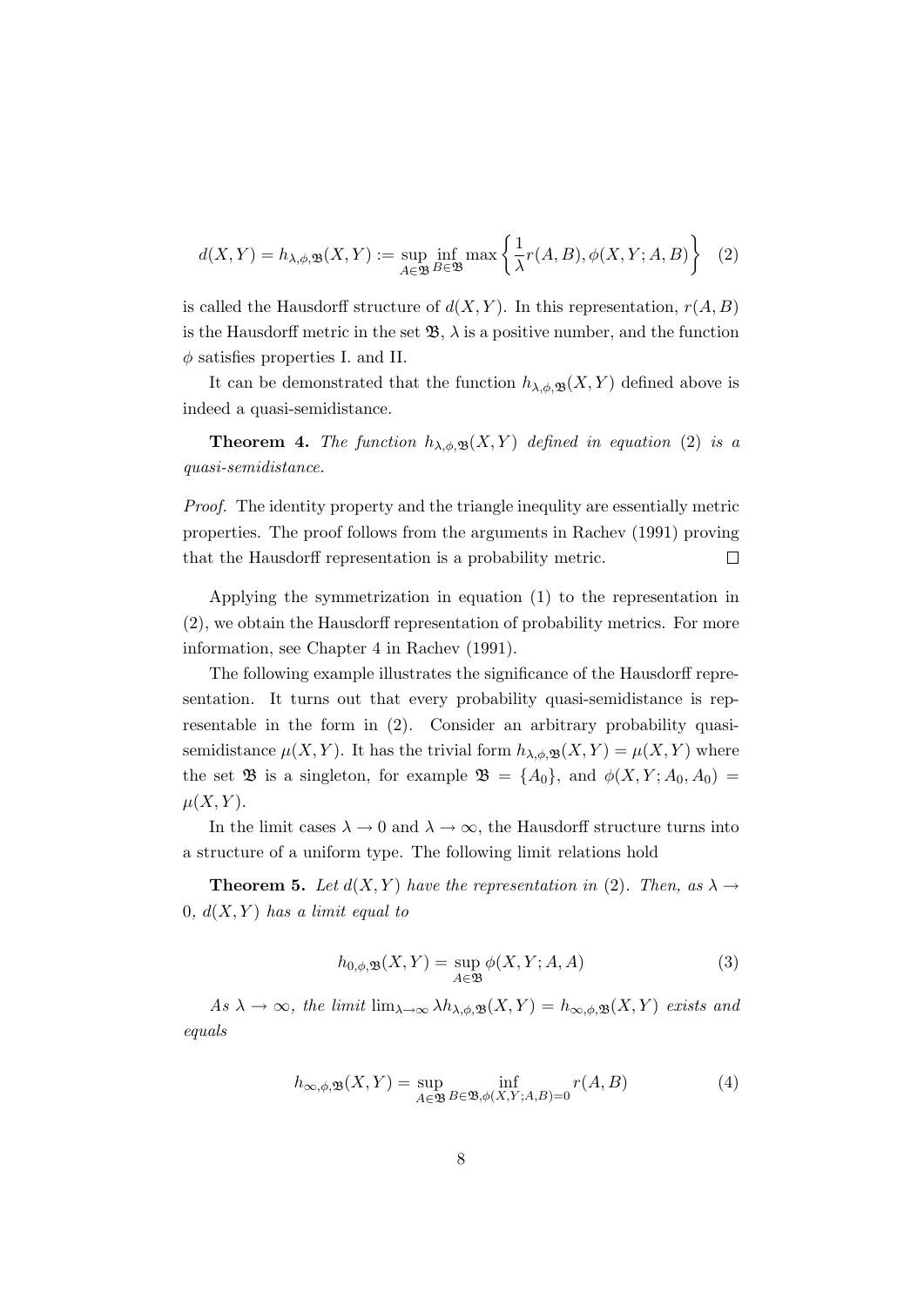Proof. The arguments for the proof of (4) are the same as in Lemma 4.1.3. in Rachev (1991). In order to prove (3), note that

$$
\lim_{\lambda \to 0} \max \left\{ \frac{1}{\lambda} r(A, B), \phi(X, Y; A, B) \right\} = \begin{cases} \infty, & B \neq A \\ \phi(X, Y; A, A), & B = A \end{cases}
$$

Therefore, the infimum in (2) is attained at  $B = A$  and, as a result,  $h_{0,\phi,\mathfrak{B}}(X,Y)$  is calculated by computing the supremum of  $\phi(X,Y;A,A)$  with respect to A.  $\Box$ 

The main building block of the Hausdorff representation, the function  $\phi(X, Y; A, B)$ , can be interpreted in the following way. It calculates the performance of X relative to Y over two events A and B. If  $\phi(X, Y; A, B)$  = 0 for some A and B, then, according to the preference order definition, Y performs at least as  $X$  with respect to the two events. As we demonstrate in the next section, in some cases there is a straightforward interpretation in the sense that  $\phi$  calculates the deviation of the probability of X belonging to  $A$  relative to the probability of  $Y$  belonging to  $B$ . In other cases, the relationship of  $X$  to  $A$  and  $Y$  to  $B$  is not so direct.

Besides the function  $\phi$ , the definition in (2) includes also the Hausdorff metric  $r(A, B)$  in order take into account the degree of dissimilarity between the events  $A$  and  $B$ . If we want to calculate the degree of deviation between X and Y on one an the same events, i.e.  $A = B$ , then we can use the limit case given in  $(3)$ . In this case, if Y outperforms X with respect to all events  $A = B$ , i.e.  $\phi(X, Y; A, A) = 0$  for all A, then Y is at least as preferable as X.

The Hausdorff representation of a quasi-semidistance in (2) can be translated into a different form which is more open to interpretation.

Theorem 6. Suppose that a probability quasi-semidistance admits the Hausdorff representation  $h_{\lambda,\phi,\mathfrak{B}}$  given in (2). Then, the probability quasisemidistance enjoys also the following representation

$$
h_{\lambda,\phi,\mathfrak{B}}(X,Y) = \inf\{\epsilon > 0 : v(X,Y;\lambda\epsilon) < \epsilon\}
$$
\n<sup>(5)</sup>

where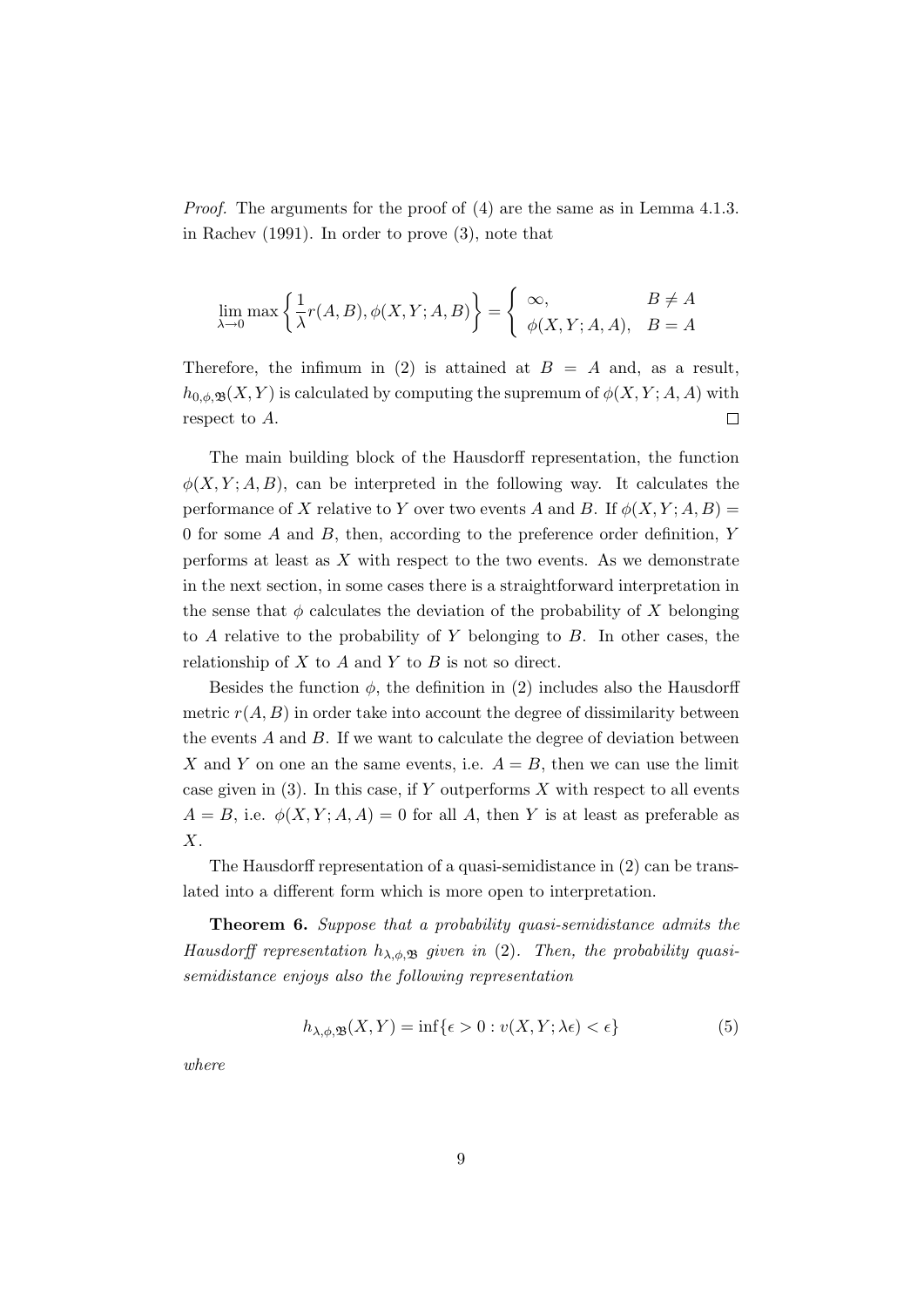$$
v(X,Y;t) = \sup_{A \in \mathfrak{B}} \inf_{B \in A(t)} \phi(X,Y;A,B)
$$
(6)

in which  $A(t)$  is the collection of all elements B of  $\mathfrak{B}$  such that the Hausdorff metric  $r(A, B)$  is not greater than t.

Proof. The proof is constructed in the same way as the proof of Theorem 4.2.1 in Rachev (1991).  $\Box$ 

We can interpret equation  $(6)$  in the following way. Fix an event A and a tolerance level  $t > 0$ . Using the Hausdorff metric, take all events that do not deviate from A more than as implied by the tolerance level, i.e. build the set  $A(t) = \{B \in \mathfrak{B} : r(A, B) < t\}$ . With A fixed, compute the minimum performance deviation between  $X$  and  $Y$  running through all events for  $Y$ , which are within the tolerance level. As a next step, compute the maximum of those minimal deviations by varying A.

By varying the tolerance level  $t$ , we control the size of the admissible sets relative to  $A$ . The larger  $t$  is, the more the admissible events may deviate from the event A and, therefore, the larger potential there is for deviation in the performance of Y relative to X. At the other extreme, when  $t = 0$ , the deviation in performance is estimated over one and the same event.

Finally, in equation (5) we calculate the smallest tolerance level such that the largest of those minimal performance deviations is smaller than it. Note that, depending on the nature of the random variables  $X$  and  $Y$  and the choice of  $\phi$ , this smallest tolerance level may actually be infinite, i.e. the quasi-semidistance may be unbounded.

The parameter  $\lambda$  in both (2) and (5) allows calculating limit quasisemidistances arising naturally from the general case. This is demonstrated in Theorem 5. If we view  $h_{\lambda,\phi,\mathfrak{B}}(X,Y)$  defined in (2) as a function of the parameter  $\lambda$ , it appears that it is a monotonic, non-increasing function.

**Theorem 7.** The quasi-semidistance  $h_{\lambda,\phi,\mathfrak{B}}(X,Y)$  defined in (2) is a non-increasing function of  $\lambda > 0$ .

*Proof.* For any fixed  $A \in \mathfrak{B}$  and  $0 < \lambda_1 < \lambda_2$ ,

$$
\max\left\{\frac{1}{\lambda_2}r(A,B),\phi(X,Y;A,B)\right\} \leq \max\left\{\frac{1}{\lambda_1}r(A,B),\phi(X,Y;A,B)\right\}
$$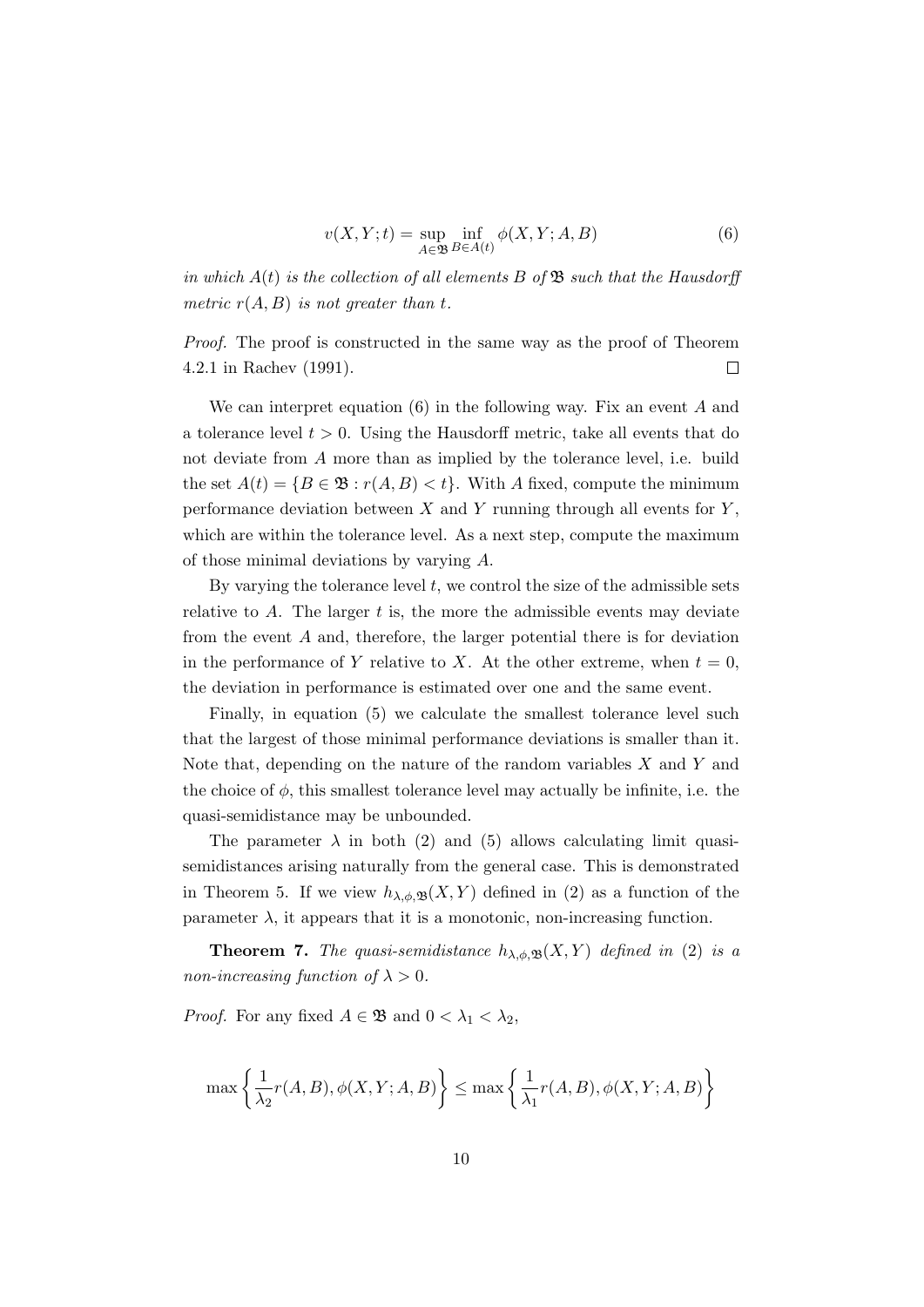for all  $B \in \mathfrak{B}$ . Therefore, the same inequality is preserved after computing sequentially the infimum with respect to  $B$  and the then the supremum with respect to A. In effect,  $h_{\lambda_2,\phi,\mathfrak{B}}(X,Y) < h_{\lambda_1,\phi,\mathfrak{B}}(X,Y)$ .  $\Box$ 

This result implies that the limit computed in (3) is an upper bound of  $h_{\lambda,\phi,\mathfrak{B}}(X,Y)$ , i.e.

$$
h_{\lambda,\phi,\mathfrak{B}}(X,Y) \leq h_{0,\phi,\mathfrak{B}}(X,Y).
$$

Thus, if  $h_{0,\phi,\mathfrak{B}}(X,Y)$  is finite, it means that  $h_{\lambda,\phi,\mathfrak{B}}(X,Y)$  is finite as well.

# 5 Examples

In this section, we provide examples of quasi-semidistances with a Hausdorff structure. We also provide examples of quasi-semidistances metrizing different stochastic dominance orders.

The structure of the quasi-semidistance determines whether the induced stochastic order is based essentially on inequalities between certain characteristics such as mean, volatility, etc., inequalities based on the cumulative distribution function (cdf), or inequalities directly between functions of the corresponding random variables. In line with the theory of probability metrics, the first order type we call primary, the second – simple, and the third – compound. The formal definition is as follows.

**Definition 1.** A metrizable stochastic order  $\preceq_d$  is called primary, simple, or compound if the probability semidistance arising from a symmetrization transform, such as the one given in (1), is primary, simple, or compound, respectively.

From the point of view of finance, the stochastic order behind the meanvariance framework is primary. In contrast, FSD and SSD are simple orders, as we demonstrate below. A theoretical advantage of this categorization is the inclusion

primary orders ⊂ simple orders ⊂ compound orders

which implies that a primary order cannot induce a simple order which, in turn, cannot induce a compound order. This is a consequence of the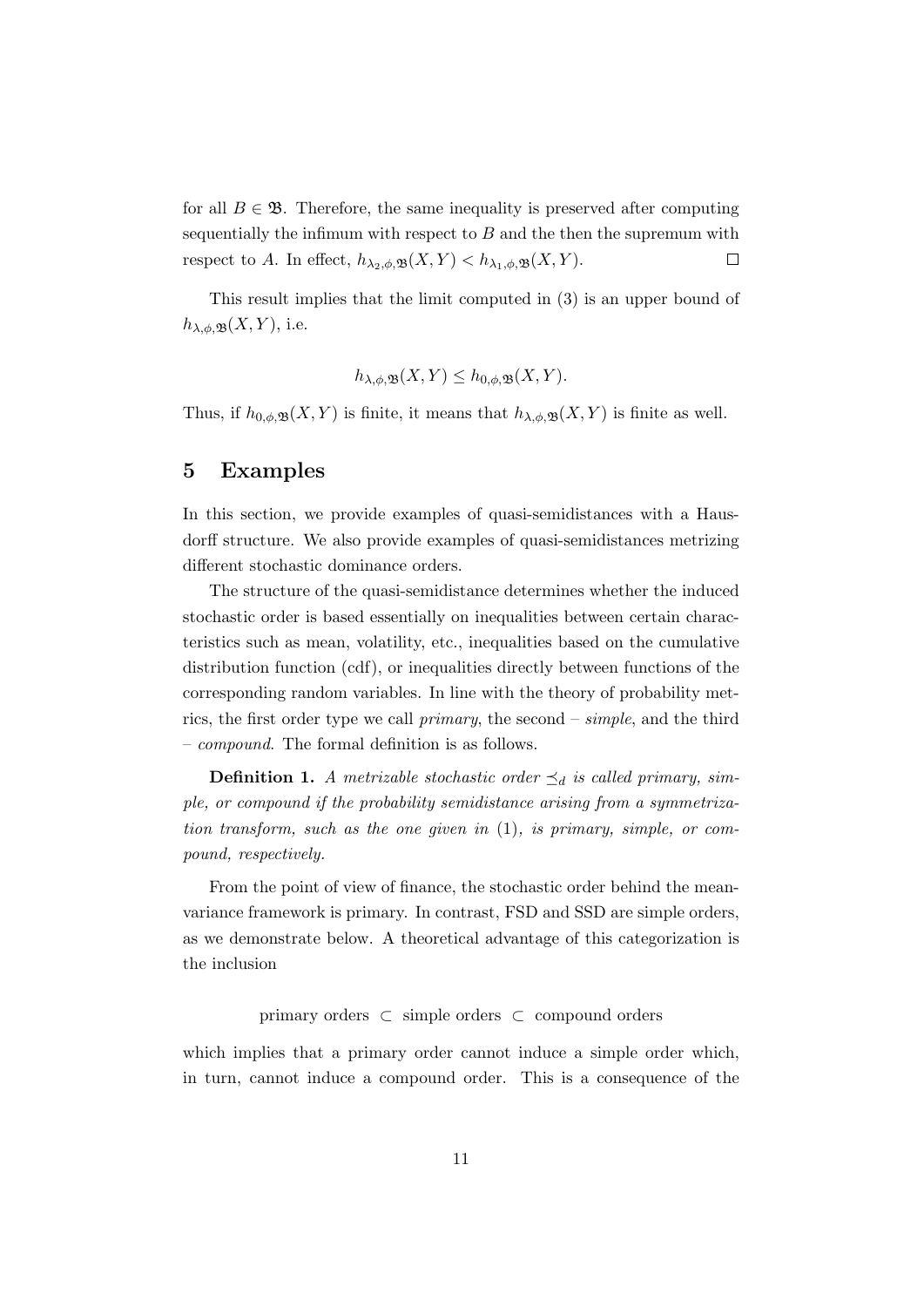corresponding relations between primary, simple, and compound probability metrics.

# 5.1 The Lévy quasi-semidistance and first-order stochastic dominance

Consider the choice  $\phi(X, Y; (-\infty, x], (-\infty, y]) = (F_X(x) - F_Y(y))_+,$  where  $(x)_+ = \max(x, 0)$ . In this case, the sets A and B are of the form  $(-\infty, a]$ ,  $a \in$  $\mathbb{R}$ . The representation in (2) becomes

$$
L^*_{\lambda}(X,Y) = \sup_{x \in \mathbb{R}} \inf_{y \in \mathbb{R}} \max\left\{ \frac{1}{\lambda} |x - y|, (F_X(x) - F_Y(y))_+ \right\}
$$
(7)

The quasi-semidistance defined above also equals

$$
L^*_{\lambda}(X,Y) = \inf \{ \epsilon > 0 : (F_X(x) - F_Y(x + \lambda \epsilon))_+ < \epsilon, \forall x \in \mathbb{R} \}
$$

which can be demonstrated by applying the result in Theorem 6. Applying the symmetrization transform in (1) leads to the parametric version of the celebrated Lévy metric

$$
L_{\lambda}(X,Y) = \inf \{ \epsilon > 0 : F_X(x - \lambda \epsilon) - \epsilon \leq F_Y(x) \leq F_X(x + \lambda \epsilon) + \epsilon, \forall x \in \mathbb{R} \}.
$$

and for this reason we call  $L^*_{\lambda}(X, Y)$  the Lévy quasi-semidistance. The two limit cases in Theorem 5 can be calculated explicitly and they equal

$$
L_0^*(X, Y) = \sup_{x \in \mathbb{R}} (F_X(x) - F_Y(x))_+
$$
  

$$
L_{\infty}^*(X, Y) = \sup_{t \in [0,1]} (F_Y^{-1}(t) - F_X^{-1}(t))_+
$$

where  $F_X^{-1}(t) = \sup\{x : F_X(x) < t\}$  is the inverse cdf of X.

The Lévy quasi-semidistance is an important example because it can be used to metrize FSD. In fact, the definition in (7) induces the dual order and is, therefore, monotonic with respect to FSD in the sense of Theorem 2. Recall that FSD can be introduced by an inequality between the corresponding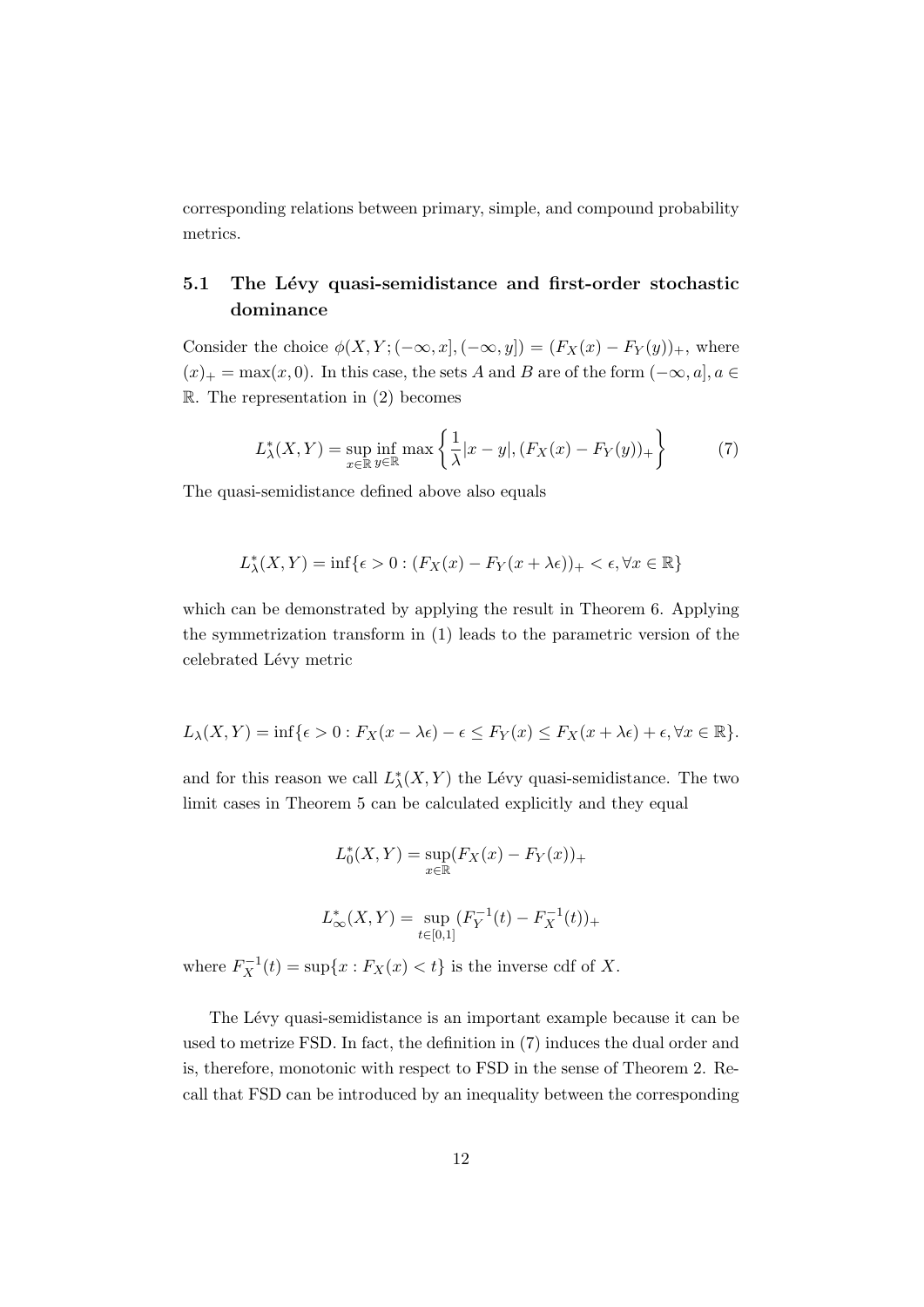cdfs,

$$
X \preceq_{FSD} Y \iff F_Y(x) \le F_X(x), \forall x \in \mathbb{R}.\tag{8}
$$

The dual order,  $\preceq_{FSD^{-1}}$ , can be expressed in a similar way

$$
X \preceq_{FSD^{-1}} Y \iff F_X(x) \le F_Y(x), \forall x \in \mathbb{R}.\tag{9}
$$

**Theorem 8.** The functional  $L^*_{\lambda}(X, Y)$  defined in (7) metrizes  $\preceq_{FSD^{-1}}$ .

*Proof.* We demonstrate that  $X \preceq_{FSD^{-1}} Y$  if and only if  $L^*_{\lambda}(X, Y) = 0$ . First, notice that  $L^*_{\lambda}(X, Y) = 0$  if and only if

$$
\inf_{y \in \mathbb{R}} \max \left\{ \frac{1}{\lambda} |x - y|, (F_X(x) - F_Y(y))_+ \right\} = 0, \ \forall x \in \mathbb{R}.
$$

This, in turn, holds if and only if  $(F_X(x) - F_Y(y))_+ = 0$  for  $x = y$  since otherwise  $|x - y| \neq 0$ . As a result,  $L^*_{\lambda}(X, Y) = 0$  if and only if  $F_X(x) \leq$  $F_Y(x), \forall x \in \mathbb{R}$  and, therefore, we can conclude that

$$
X \preceq_{L^*_\lambda} Y \quad \Longleftrightarrow \quad F_X(x) \le F_Y(x), \forall x \in \mathbb{R}.
$$

Comparing to (9), we can conclude that  $L^*_{\lambda}(X, Y)$  metrizes  $\preceq_{FSD^{-1}}$ .  $\Box$ 

As a corollary from this result, it follows that the dual quasi-semidistance  $L^*_{\lambda}(Y, X)$  metrizes FSD. Also, note that the reasoning does not depend on the choice of  $\lambda$  and, therefore, the result is valid for any  $\lambda > 0$ . In effect, there are many metrics inducing FSD.

Since symmetrization of  $L^*_{\lambda}$  leads to the Lévy metric which is a simple probability metric, it follows that FSD is a simple order.

#### 5.2 Higher order stochastic dominance

The reasoning in Section 5.1 can be applied to the more general case of higher order stochastic dominance. Stochastic dominance of order  $n, \preceq_n$ , can be introduced by means of an inequality involving the corresponding cdfs,

$$
X \preceq_n Y \iff F_X^{(n)}(x) \le F_Y^{(n)}(x), \forall x \in \mathbb{R}.\tag{10}
$$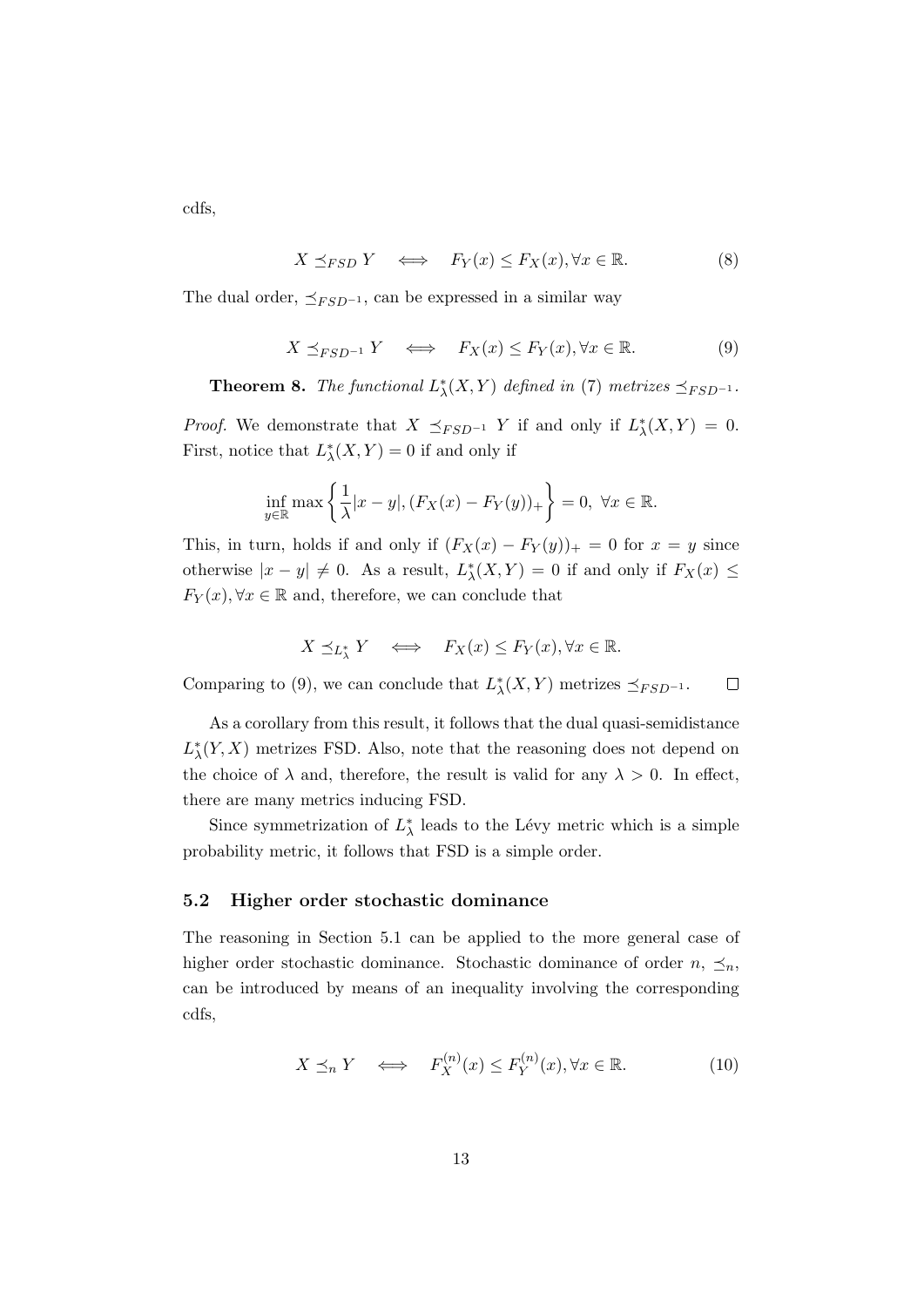where  $F_X^{(n)}(x)$  stands for the *n*-th integral of the cdf of X which can be defined recursively as

$$
F_X^{(n)}(x) = \int_{-\infty}^x F_X^{(n-1)}(t)dt.
$$
 (11)

Repeating the arguments in Theorem 9, it can be demonstrated that the quasi-semidistance

$$
\mathbb{L}_{\lambda}^*(X,Y) = \sup_{x \in \mathbb{R}} \inf_{y \in \mathbb{R}} \max \left\{ \frac{1}{\lambda} |x - y|, \left( F_X^{(n)}(x) - F_Y^{(n)}(y) \right)_+ \right\} \tag{12}
$$

metrizes the dual of the n-th order stochastic dominance and, as result,  $\mathbb{L}^*_{\lambda}(Y, X)$  metrizes  $\preceq_n$ . In this more general case, however, it is not clear a priori if  $\mathbb{L}^*_{\lambda}(X, Y) < \infty$ . For the Lévy quasi-semidistance this question is redundant because the limit  $L_0^*(X, Y)$  is always finite and Theorem 7 guarantees boundedness of the Lévy quasi-semidistance. The limit of  $(12)$ as  $\lambda \rightarrow 0$  equals

$$
\mathbb{L}_0^*(X, Y) = \sup_{x \in \mathbb{R}} \left( F_X^{(n)}(x) - F_Y^{(n)}(x) \right)_+
$$

and by Theorem 7 we can conclude that  $\mathbb{L}^*_{\lambda}(X, Y) < \infty$  if  $\mathbb{L}^*_{0}(X, Y) < \infty$ .

We develop a set of sufficient conditions involving another probability quasi-semidistance.

**Theorem 9.** The following inequality holds true, provided that  $E|X|^k =$  $E|Y|^k$ ,  $k = 1, 2, ..., n-2$ ,  $E|X|^{n-1} < \infty$  and  $E|Y|^{n-1} < \infty$ ,

$$
\mathbb{L}_{\lambda}(X,Y) \le \int_{\mathbb{R}} \left( \int_{-\infty}^{x} \frac{(x-t)^{n-2}}{(n-2)!} d(F_X(t) - F_Y(t)) \right)_+ dx < \infty \tag{13}
$$

*Proof.* Integrating by parts  $\int_{-\infty}^{x} (F_X^{(n-1)}(t) - F_Y^{(n-1)}$  $(Y^{(n-1)}(t))dt$  and using the equality of all moments up to order  $n-2$ , we obtain

$$
\int_{-\infty}^{x} \left( F_X^{(n-1)}(t) - F_Y^{(n-1)}(t) \right) dt = \int_{-\infty}^{x} \frac{(x-t)^{n-1}}{(n-1)!} d(F_X(t) - F_Y(t)).
$$

Therefore,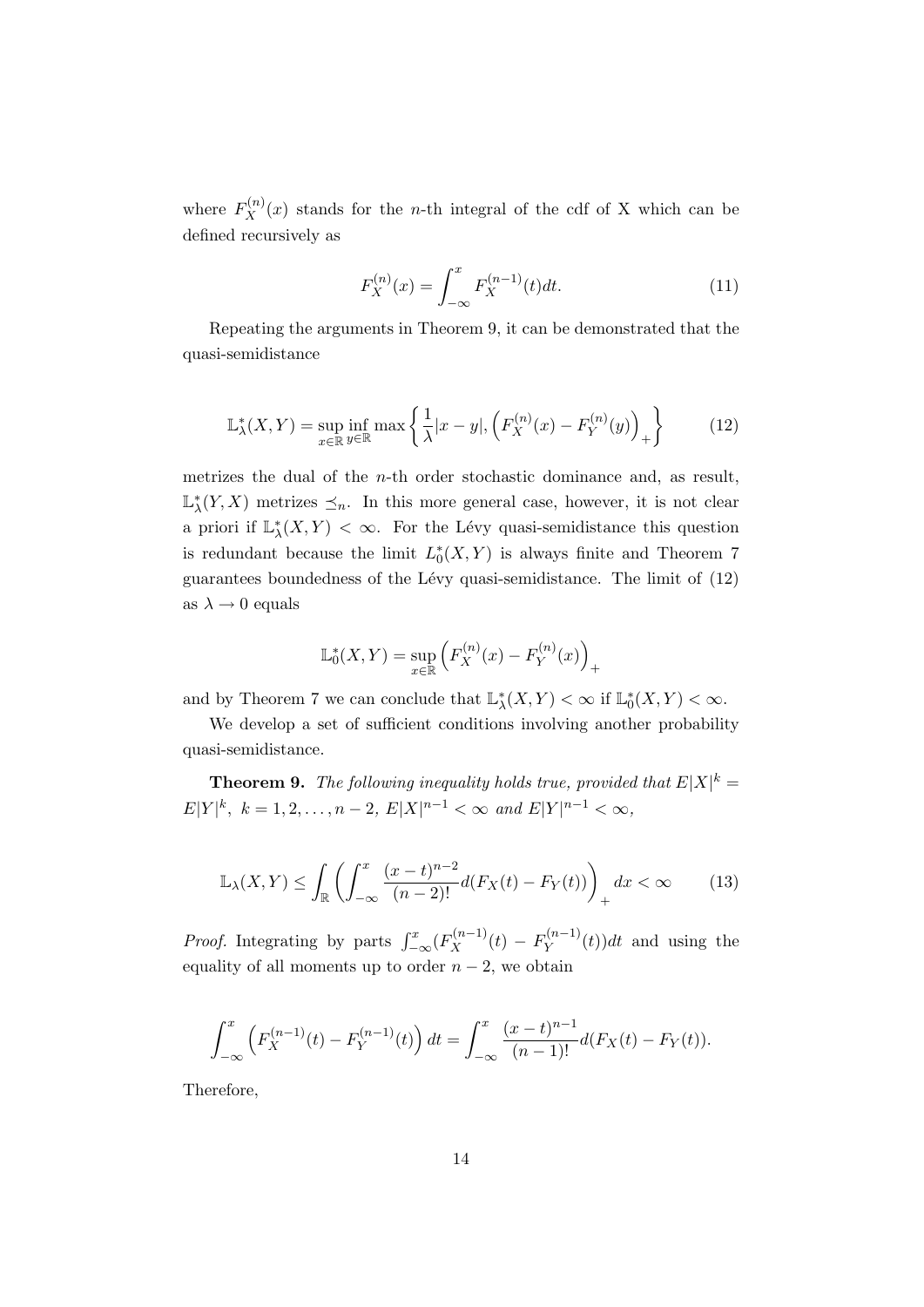$$
\sup_{x \in \mathbb{R}} \left( \int_{-\infty}^{x} \left( F_X^{(n-1)}(t) - F_Y^{(n-1)}(t) \right) dt \right)_+ \leq \sup_{x \in \mathbb{R}} \int_{-\infty}^{x} \left( F_X^{(n-1)}(t) - F_Y^{(n-1)}(t) \right)_+ dt
$$
  
= 
$$
\int_{\mathbb{R}} \left( \int_{-\infty}^{x} F_X^{(n-2)}(t) - F_Y^{(n-2)}(t) dt \right)_+ dx
$$
  
= 
$$
\int_{\mathbb{R}} \left( \int_{-\infty}^{x} \frac{(x-t)^{n-2}}{(n-2)!} d(F_X(t) - F_Y(t)) \right)_+ dx
$$

 $\Box$ 

in which the first equality follows since due to the positivity of the integrand, the corresponding integral is a non-decreasing function of the upper bound. The boundedness in (13) follows from the assumed finite absolute moments of order  $n-1$ .

The inequality in (13) is an inequality between two quasi-semidistances. The upper bound is the Zolotarev quasi-semidistance

$$
\zeta_{n-1}^*(X,Y) = \int_{\mathbb{R}} \left( \int_{-\infty}^x \frac{(x-t)^{n-2}}{(n-2)!} d(F_X(t) - F_Y(t)) \right)_+ dx
$$

which can also be represented as

$$
\zeta_{n-1}^*(X,Y) = \int_{\mathbb{R}} \left( E(x-X)_+^{n-1} - E(x-Y)_+^{n-1} \right)_+ dx
$$

The Zolotarev quasi-semidistance itself can be used to metrize the norder stochastic dominance under the assumed moment conditions. However,  $\mathbb{L}_{\lambda}(X, Y)$  is strictly weaker as there is no lower bound of it that can be expressed in terms of  $\zeta_{n-1}^*(X, Y)$ . Therefore, this can be viewed as an illustration how one and the same stochastic order can arise from two different quasi-semidistances.

The conclusion that  $\text{FSD}$  is a simple order can be extended to the *n*-th order stochastic dominance by noticing that symmetrizing  $\zeta_{n-1}^*$  leads to a simple probability semidistance.

The approach discussed in this section can be applied without modification to the fractional and the inverse orders discussed in Ortobelli et al. (2009). From a theoretical viewpoint, they belong to the class of simple stochastic orders as the probability semidistances arising from applying the symmetrization transform are simple.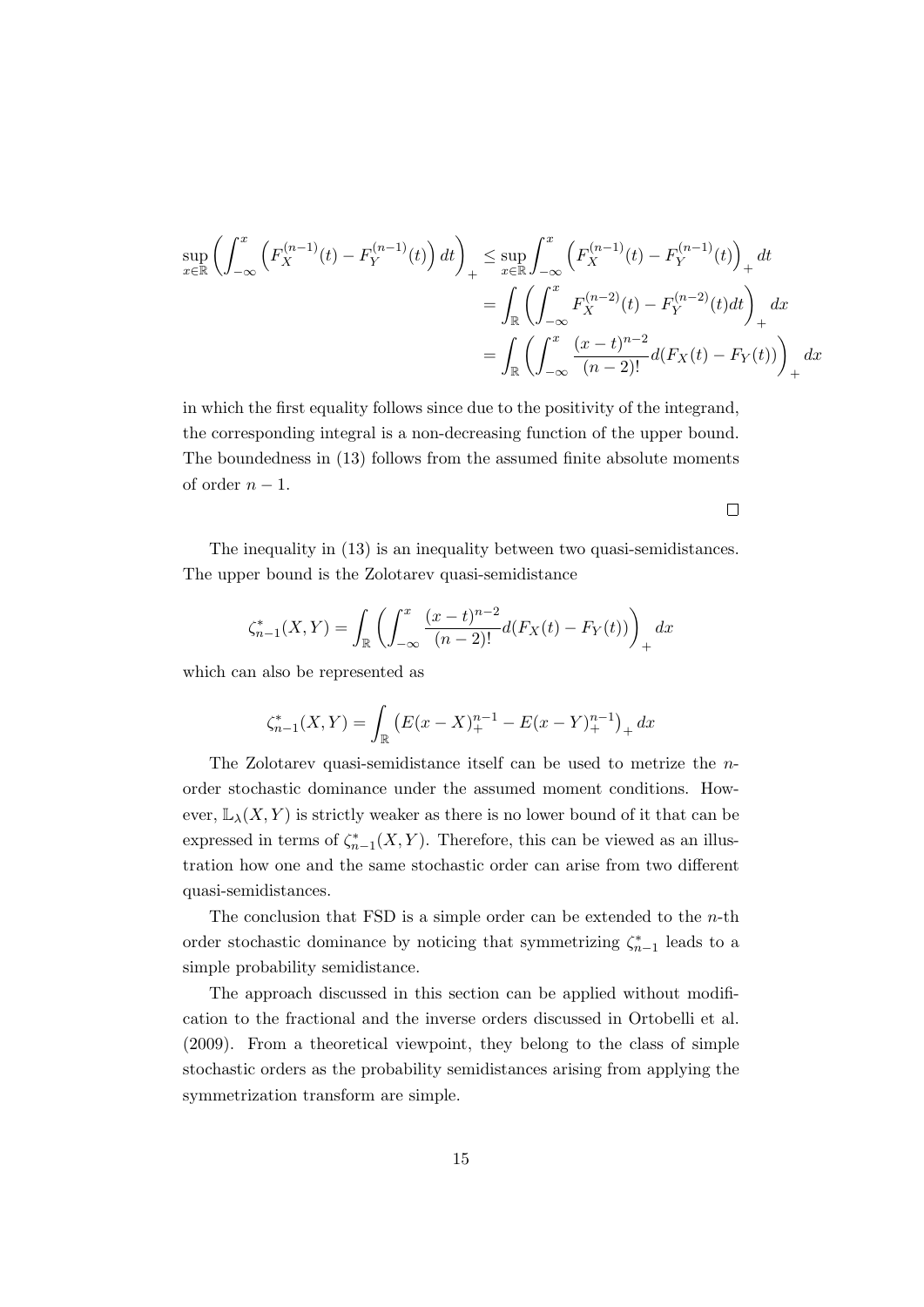#### 5.3 AVaR generated stochastic orders

Rockafellar et al. (2006) provide an axiomatic description of convex dispersion measures called deviation measures. Any functional defined on the space of random variables which is non-negative, positively homogeneous, sub-additive and translation invariant is called a deviation measure. Stoyanov et al. (2008) demonstrate that there is a close relationship between deviation measures and probability metrics. In fact, it is possible to show that all deviation measures can be generated from probability metrics.

Deviation measures are closely related to the concept of coherent risk measures introduced in Artzner et al. (1998). Expectation bounded coherent risk measures can generate deviation measures and, therefore, probability quasi-metrics. The converse is also possible, see Rockafellar et al. (2006) and Stoyanov et al. (2008).

In this section, we provide an example of a probability quasi-metric generated from a coherent risk measure that admits the representation given in (3). The coherent risk measure is the average value-at-risk (AVaR), also known as conditional value-at-risk, which is defined as

$$
AVaR_{\epsilon}(X) = -\frac{1}{\epsilon} \int_0^{\epsilon} F_X^{-1}(t)dt
$$
\n(14)

where  $0 < \epsilon < 1$  is called tail probability and X is a random variable describing the return distribution of an investment. AVaR is interpreted as the average loss provided that the loss is larger than the  $\epsilon$ -quantile. For additional interpretations, see Rachev et al. (2008).

Another representation of (14), which is essentially a consequence of the general representation of coherent risk measures given in Artzner et al. (1998), equals

$$
AVaR_{\epsilon}(X) = \sup_{A \in \mathfrak{A}_{\epsilon}} - \int_{0}^{1} F_{X}^{-1}(t)d\nu_{A} = -\inf_{A \in \mathfrak{A}_{\epsilon}} \int_{0}^{1} F_{X}^{-1}(t)d\nu_{A} \tag{15}
$$

where  $\mathfrak{A}_{\epsilon} = \{A \subset [0,1]: \lambda(A) = \epsilon\}$  in which  $\lambda(A)$  is the Lebesgue measure of A and  $\nu_A$  is a uniform probability measure on the set A. The family of sets  $A_{\epsilon}$  can be interpreted as the collection of all sets A such that  $F_X^{-1}(A)$  is an  $\epsilon$ -probability event,  $P(X \in F_X^{-1}(A)) = \epsilon$ . The interval  $[0, \epsilon] \in \mathfrak{A}_{\epsilon}$  yields the AVaR at tail probability  $\epsilon$ .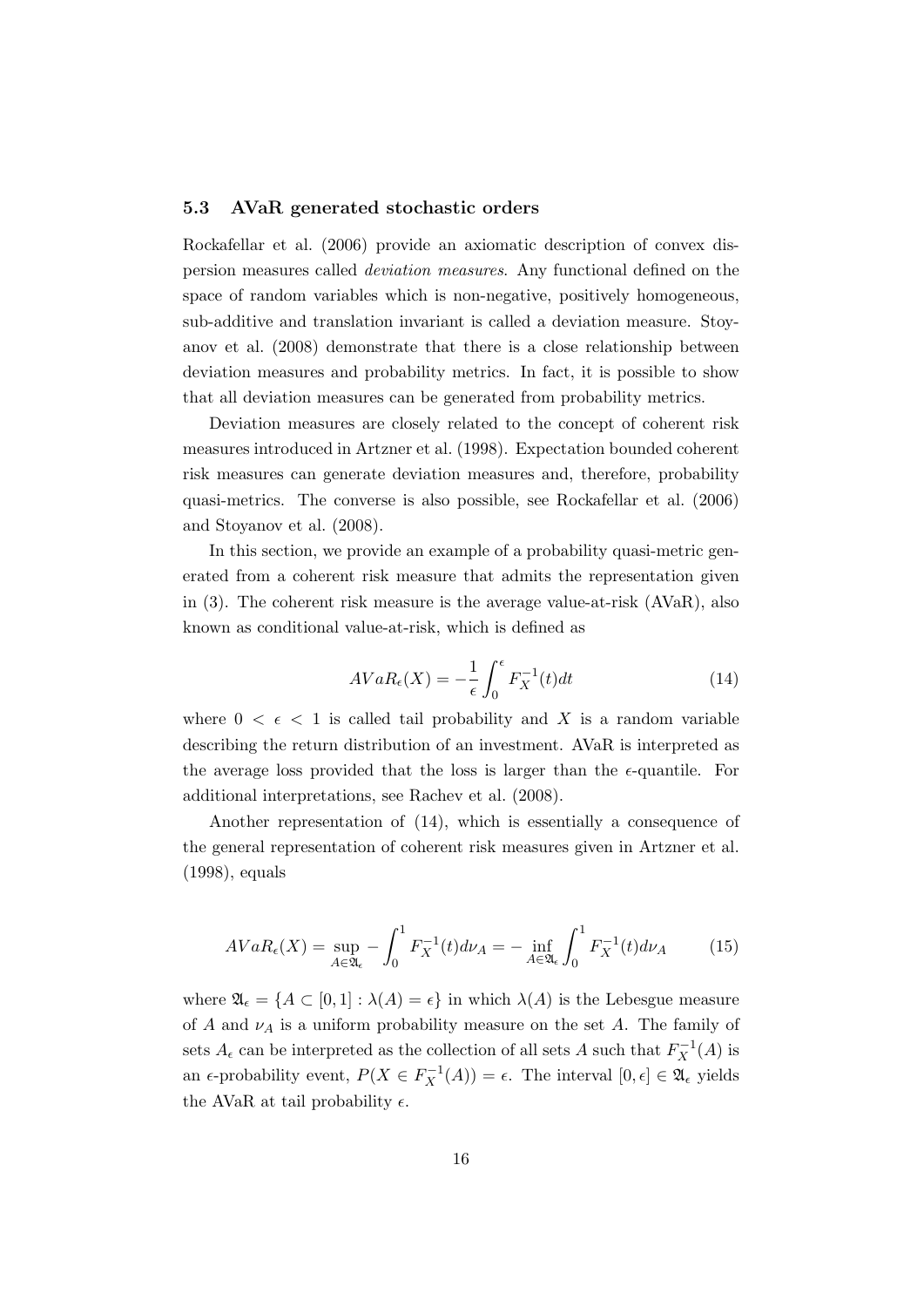Consider the following choice for the building block  $\phi$  of the Hausdorff representation in (2)

$$
\phi(X, Y; A, B) = \left( \int_0^1 F_X^{-1}(t) d\nu_B - \int_0^1 F_Y^{-1}(t) d\nu_A \right)_+ \tag{16}
$$

in which  $A, B \in \mathfrak{B}$  where  $\mathfrak{B} = [0, \epsilon] \cup \mathfrak{B}_1 \subseteq \mathfrak{A}_{\epsilon}$  because the interval  $[0, \epsilon]$ needs to be in  $\mathfrak{B}$ . It is easy to verify that the axiomatic properties hold and this is a valid choice for  $\phi$  in the Hausdorff representation. The resulting quasi-semidistance

$$
\mathbb{A}\mathbb{V}_{\lambda,\epsilon,\mathfrak{B}}(X,Y) = \sup_{A\in\mathfrak{B}} \inf_{B\in\mathfrak{B}} \max\left\{ \frac{1}{\lambda} r(A,B), \left( \int_0^1 F_X^{-1}(t) d\nu_B - \int_0^1 F_Y^{-1}(t) d\nu_A \right)_+ \right\}
$$
(17)

is an AVaR generated quasi-semidistance. In the special case when  $\mathfrak{B} =$  $\{[0, \epsilon]\},\$  then

$$
\mathbb{A} \mathbb{V}_{\lambda,\epsilon,\{[0,\epsilon]\}}(X,Y) = (AVaR_{\epsilon}(Y) - AVaR_{\epsilon}(X))_{+}.
$$

The stochastic order  $\preceq_{AV_{\mathfrak{B}}}$  induced by the quasi-semidistance  $\mathbb{AV}_{\lambda,\epsilon,\mathfrak{B}}$ can be interpreted in the following way. Suppose that  $X$  and  $Y$  are two random variables describing the returns of two stocks. If  $X \preceq_{\mathbb{A} V_{\mathfrak{B}}} Y$ , then the average loss of X in events occurring with probability  $\epsilon$  is always not smaller than the corresponding average loss of  $Y$ . The events that we consider in this comparison depend on the choice of  $\mathfrak{B}$  but the most extreme ones,  $F_X^{-1}([0, \epsilon])$  and  $F_Y^{-1}$  $Y^{-1}([0, \epsilon]),$  are always included.

A couple of properties are collected in the next theorem.

Theorem 10. The following relations hold true.

- 1. If  $X \preceq_{\mathbb{A} \mathbb{V}_{\mathfrak{B}}} Y$ , then  $AVaR_{\epsilon}(Y) \leq AVaR_{\epsilon}(X)$  for any admissible choice of  $\mathfrak{B}$ .
- 2. The limit of  $\mathbb{A} \mathbb{V}_{\lambda,\epsilon,\mathfrak{B}}(X,Y)$  as  $\lambda \to 0$  equals

$$
\mathbb{A}\mathbb{V}_{0,\epsilon,\mathfrak{B}}(X,Y) = \sup_{A\in\mathfrak{B}} \left( \int_0^1 F_X^{-1}(t) d\nu_A - \int_0^1 F_Y^{-1}(t) d\nu_A \right)_+ \tag{18}
$$

3. If  $X = EY$  is a constant, then  $\mathbb{A} \mathbb{V}_{\lambda, \epsilon, \mathfrak{B}}(EY, Y) = AVaR_{\epsilon}(Y - EY)$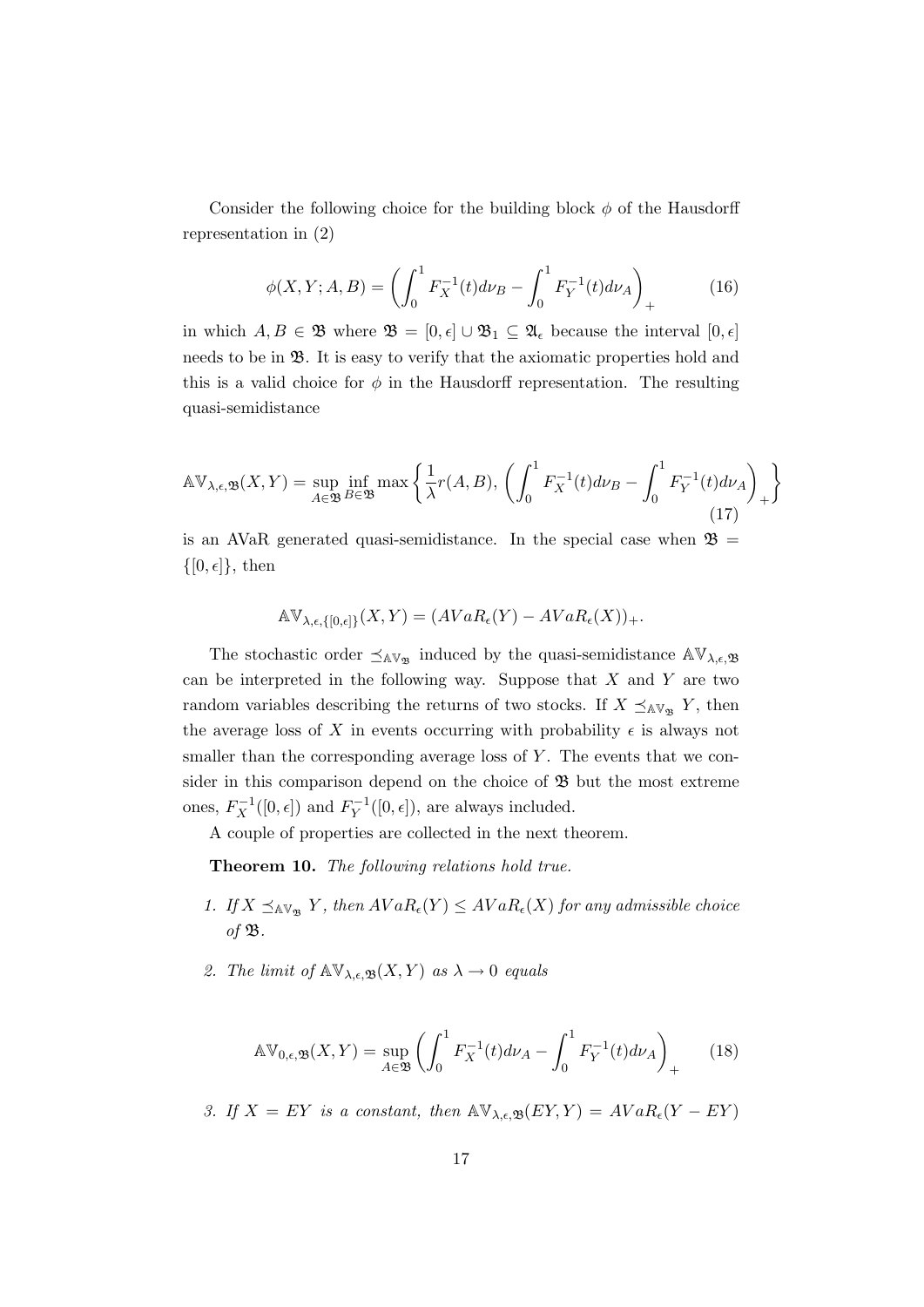and, thus, equals the deviation measure behind the AVaR risk measure.

- 4. Suppose that  $\mathfrak{B}_1 \subseteq \mathfrak{B}_2$ . Then, the stochastic order  $\preceq_{\mathbb{AV}_{\mathfrak{B}_2}}$  implies the stochastic order  $\preceq_{\mathbb{AV}_{\mathfrak{B}_1}}$ .
- 5. If  $X \preceq_{FSD} Y$ , then  $X \preceq_{A\mathbb{V}_{\mathfrak{B}}} Y$  for any admissible choice of  $\mathfrak{B}$ . The converse is not true.

Proof. We prove one by one the claims in the theorem.

1. Repeating the arguments in Theorem 8, we find out that  $\mathbb{AV}_{\lambda,\epsilon,\mathfrak{B}}(X,Y) =$ 0 if and only if the function in (16) equals zero for each  $A \in \mathfrak{B}$  and  $B = A$  which, in turn, implies that

$$
\int_0^1 F_X^{-1}(t) d\nu_A \le \int_0^1 F_Y^{-1}(t) d\nu_A, \quad \forall A \in \mathfrak{B}
$$

Since  $[0, \epsilon] \in \mathfrak{B}$ ,

$$
-\int_0^1 F_X^{-1}(t)d\nu_{[0,\epsilon]} \ge -\int_0^1 F_Y^{-1}(t)d\nu_{[0,\epsilon]} =
$$

which proves that  $AVaR_{\epsilon}(Y) \leq AVaR_{\epsilon}(X)$ .

- 2. The proof is a simple application of the reasoning in Theorem 5.
- 3. First, notice that  $\int_0^1 F_{EY}^{-1}(t) d\nu_A = EY$  irrespective of A. As a result,

$$
\begin{aligned} \mathbb{A}\mathbb{V}_{\lambda,\epsilon,\mathfrak{B}}(EY,Y) &= \sup_{A\in\mathfrak{B}} - \int_0^1 F_Y^{-1}(t)d\nu_A + EY \\ &= AVaR_\epsilon(Y) + EY \\ &= AVaR_\epsilon(Y - EY) \end{aligned}
$$

4. If we can demonstrate that there is an inequality between two quasisemidistances metrizing  $\preceq_{AV_{\mathfrak{B}_1}}$  and  $\preceq_{AV_{\mathfrak{B}_2}}$ , the rest is a consequence of Theorem 3. Consider  $\mathbb{AV}_{0,\epsilon,\mathfrak{B}_1}(X,Y)$  and  $\mathbb{AV}_{0,\epsilon,\mathfrak{B}_2}(X,Y)$ . The inequality  $\mathbb{AV}_{0,\epsilon,\mathfrak{B}_1}(X,Y) \leq \mathbb{AV}_{0,\epsilon,\mathfrak{B}_2}(X,Y)$  follows from (18) and the assumed inclusion  $\mathfrak{B}_1 \subseteq \mathfrak{B}_2$ .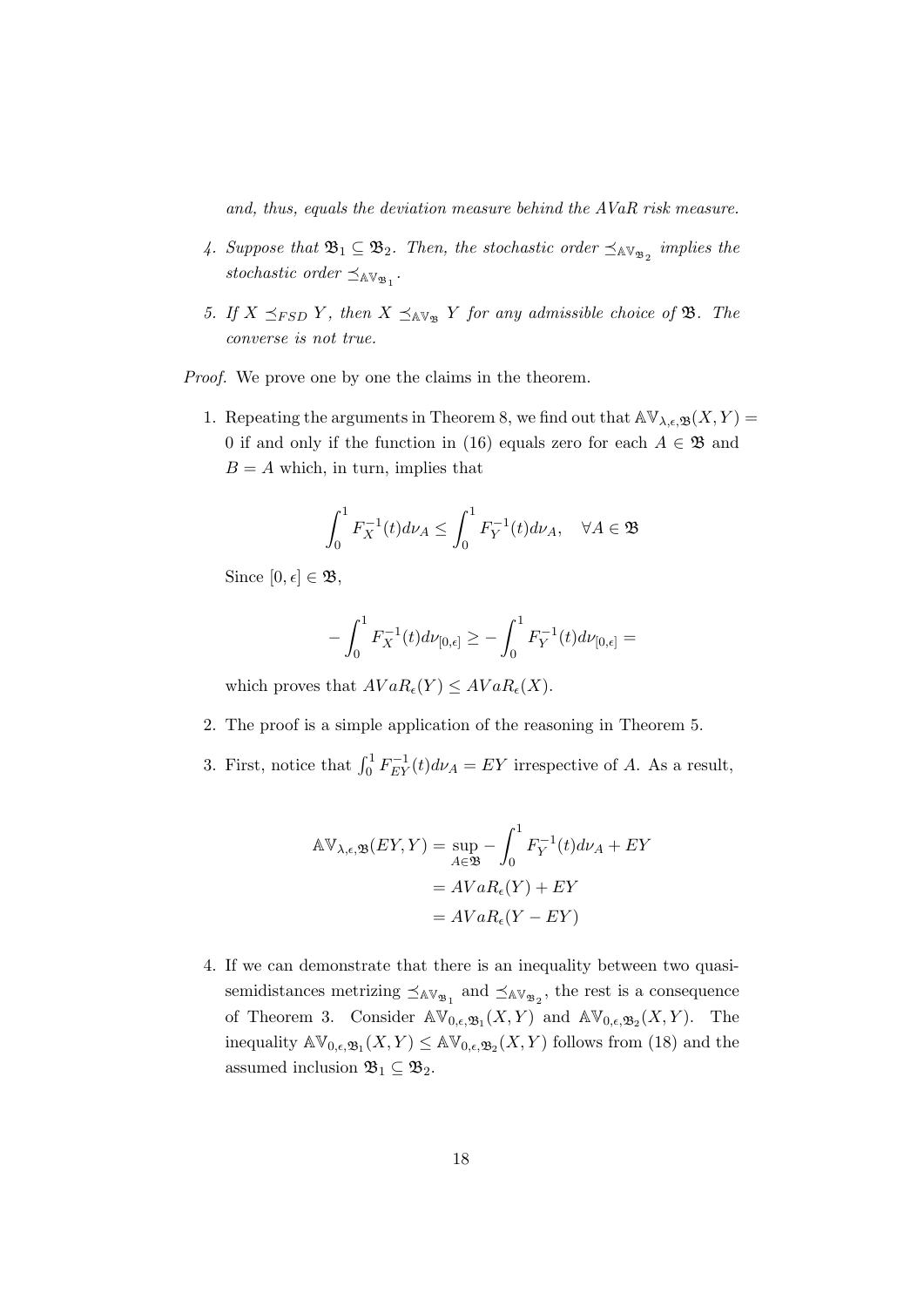5. If  $X \preceq_{FSD} Y$ , then  $F_X^{-1}(t) \leq F_Y^{-1}$  $Y^{-1}(t)$ ,  $\forall t \in [0,1]$ . As a result,  $\int_0^1 F_X^{-1}(t) d\nu_A \leq \int_0^1 F_Y^{-1}$  $Y^{-1}(t)d\nu_A$ ,  $\forall A \in \mathfrak{B}$ , where  $\mathfrak{B}$  is any admissible family of sets. Therefore,  $X \preceq_{\mathbb{A}\mathbb{V}_{\mathfrak{B}}} Y$ .

The fact that the converse does not hold follows essentially from the granularity of the sets in the family B. We can always construct an example in which  $F_X^{-1}(t) \geq F_Y^{-1}$  $Y^{-1}(t), \forall t \in [t_0 - \delta, t_0 + \delta],$  where  $\delta < \epsilon$ , and yet  $\int_0^{\epsilon} F_X^{-1}(t)dt \leq \int_0^{\epsilon} F_Y^{-1}$  $Y^{-1}(t)dt$ .

An expected corollary from the results above is that AVaR is consistent with FSD. Assuming that the random variables  $X$  and  $Y$  describe stock returns, it is the structure of the admissible family  $\mathfrak B$  which determines whether only events including losses are considered in  $\preceq_{AV_{\mathfrak{B}}}$ , i.e. negative returns, or both profits and losses, i.e. positive and negative returns.

#### 5.4 Compound quasi-semidistances

The examples in the previous sections share a common feature. If X and Y are two random variables such that  $F_X(x) = F_Y(x), \forall x \in \mathbb{R}$ , then the corresponding quasi-semidistances equal zero. In this section, we consider compound quasi-semidistances in the form in (5) which are essentially characterized by the following feature: if  $X = Y$  in almost sure sense, then they turn into zero.

Consider a function  $d(x, y)$  defined on  $\mathbb{R} \times \mathbb{R}$ , which is a quasi-semidistance. Define the function  $v$  in the representation in  $(5)$  to be

$$
v(X, Y; t) = P(d(X, Y) > t).
$$

Then, the functional

$$
\mu_{\lambda}(X, Y) = \inf \{ \epsilon > 0 : P(d(X, Y) > \lambda \epsilon) < \epsilon \}
$$

is a compound quasi-semidistance.

The stochastic order generated from  $\mu_{\lambda}(X, Y)$  is of a compound type. Suppose that  $d(X, Y) = (X - Y)_+$ . Under this assumption,  $\mu_\lambda(X, Y) = 0$ if and only if  $P((X - Y)_{+} > \epsilon) = 0, \forall \epsilon > 0$  which means that  $X \leq Y$  in almost sure sense.

 $\Box$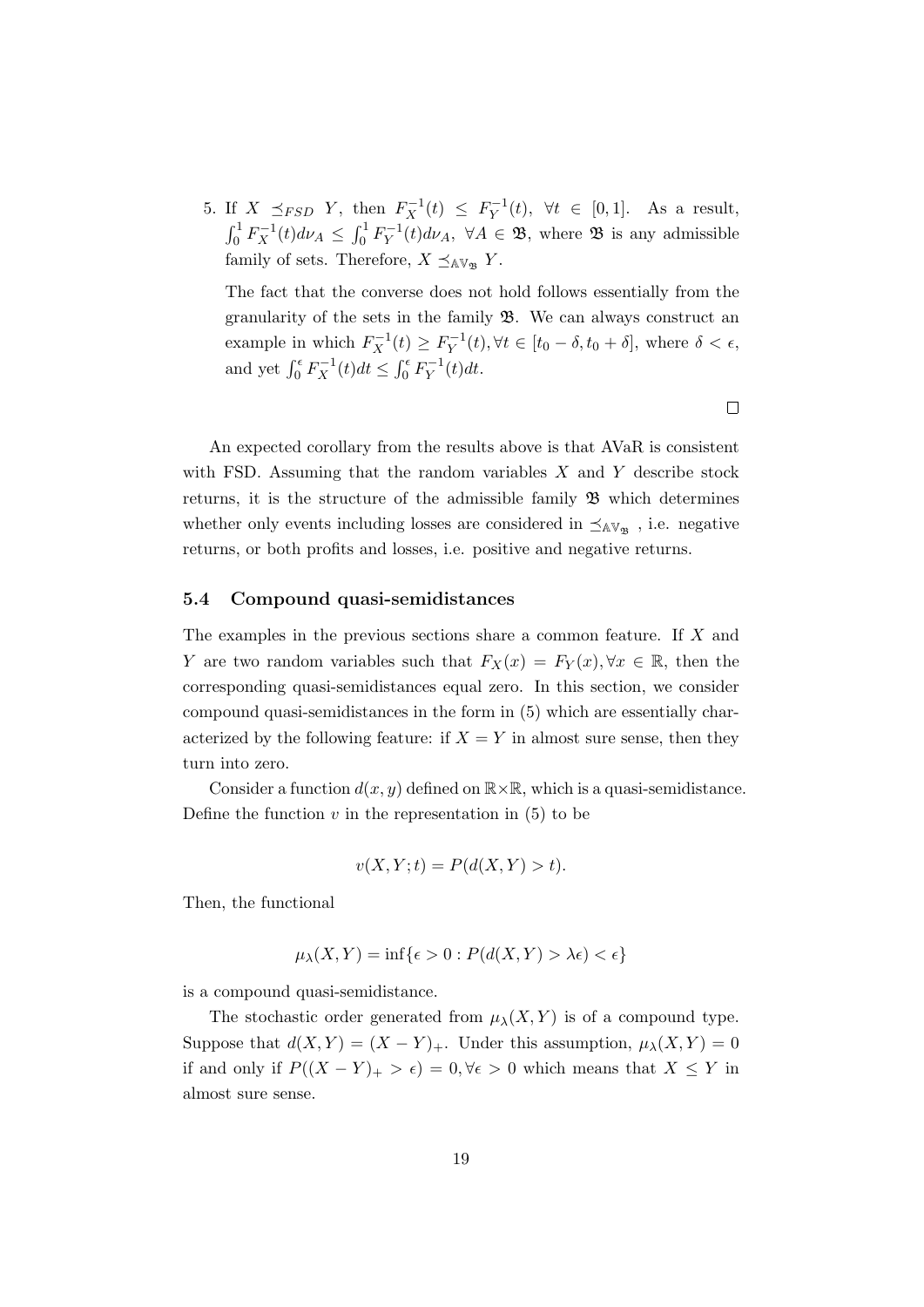There are also other ways to construct compound quasi-semidistances which do not enjoy a non-trivial Hausdorff representation. For additional information, see Stoyanov et al. (2008).

### 6 Utility-type representations

From the point of view of the economic theories describing choice under uncertainty, some stochastic orders arise from the preferences of a given class of economic agents. For example, according to classical expected utility theory, FSD arises from the class of non-satiable investors who have non-decreasing utility functions. Thus, if all non-satiable investors do not prefer  $Y$  to  $X$ , then  $X \preceq_{FSD} Y$ . Likewise, second-order stochastic dominance arises from the non-satiable, risk-averse investors who have non-decreasing, concave utility functions. In the same manner,  $n$ -th order stochastic dominance can be introduced through the preference relations of a class of investors the utility functions of whom are characterized by certain properties involving derivatives of higher order.

Consider the preference relation of an investor with a utility function  $u(x), x \in \mathbb{R}$ . The preference relation is characterized by the expected utility, i.e.  $X \preceq_u Y$  if and only if  $Eu(X) \leq Eu(Y)$ . As a result, one natural quasi-semidistance metrizing the preference relation is

$$
\zeta_u^*(X, Y) = (Eu(X) - Eu(Y))_+.
$$

Indeed, it can be directly verified that  $X \preceq_{\zeta_u^*} Y \Leftrightarrow X \preceq_u Y$ .

This approach can be generalized to a given class of investors  $U$ . The arising stochastic order  $\preceq_{\mathcal{U}}$  is introduced in the following way:  $X \preceq_{\mathcal{U}} Y$ if and only if  $X \preceq_u Y$ ,  $\forall u \in \mathcal{U}$ . In this case, one natural quasi-semimetric metrizing  $\preceq_{\mathcal{U}}$  has the form

$$
\zeta^*_{\mathcal{U}}(X,Y) = \sup_{u \in \mathcal{U}} \left( \int_{\mathbb{R}} u(x) d(F_X(x) - F_Y(x)) \right)_+ \tag{19}
$$

which equals  $\zeta^*_{\mathcal{U}}(X,Y) = \sup_{u \in \mathcal{U}} (Eu(X) - Eu(Y))_{+}$  if the corresponding expected utilities are finite. Thus, the condition  $\zeta^*_{\mathcal{U}}(X,Y) = 0$  guarantees that  $X \preceq_u Y$ ,  $\forall u \in \mathcal{U}$ , and therefore the stochastic order generated by the quasi-semidistance in (19) coincides with the stochastic order of the class  $U$ . Since the representation in (19) is directly liked to the class  $U$ , we call it a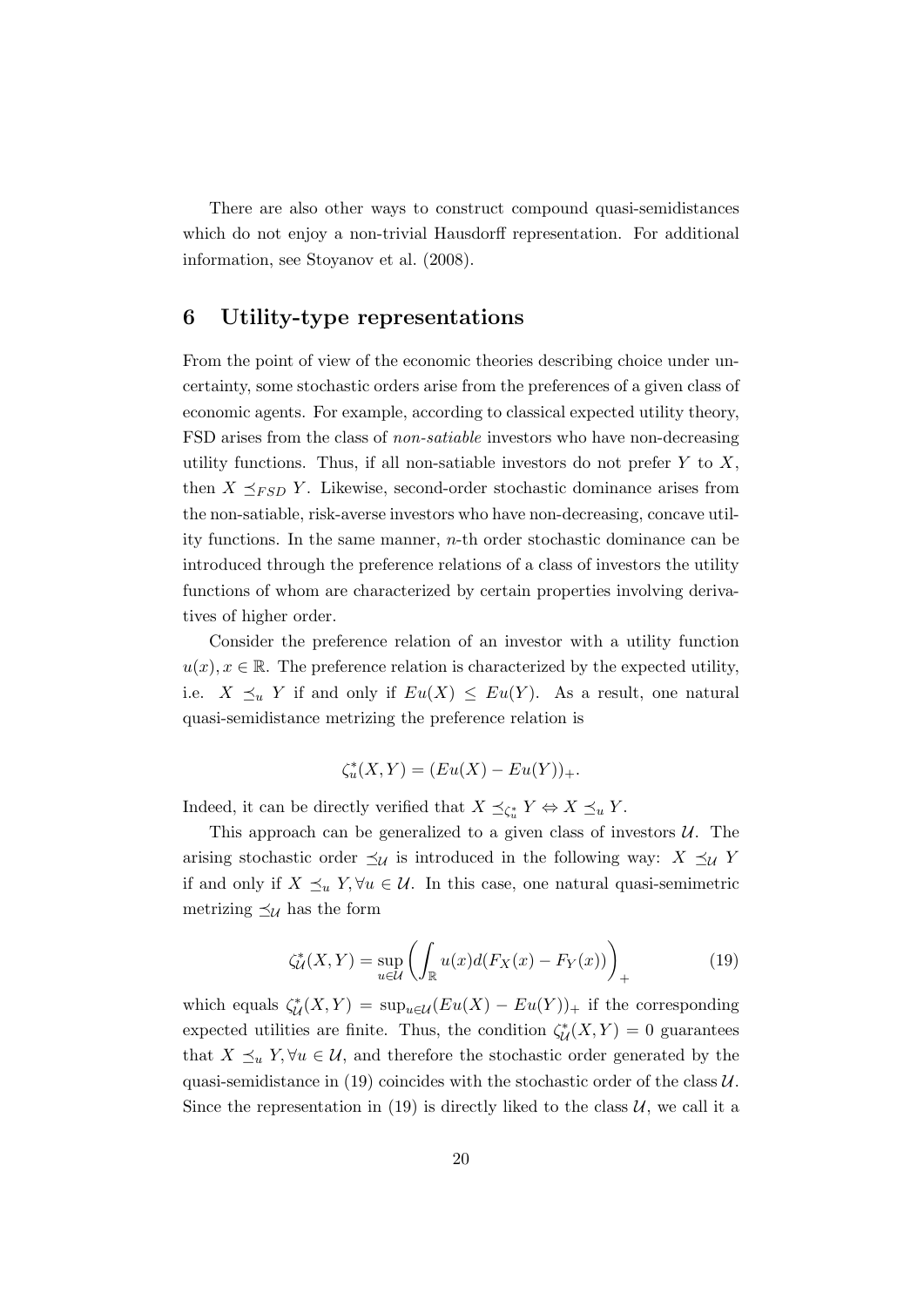utility-type representation.

Some properties of (19) are collected in the following theorem.

Theorem 11. Suppose that the functional defined in (19) is finite. Under this assumption, it is a probability quasi-semidistance which metrizes the stochastic order  $\preceq_{\mathcal{U}}$ .

*Proof.* The identity property is obvious, if  $F_X(x) = F_Y(x), \forall x \in \mathbb{R}$ , then  $\zeta^*_{\mathcal{U}}(X,Y) = 0$ . The triangle inequality follows from the properties of the  $(y)_+$  function.

From the definition in (19), it follows that if  $\zeta^*_{\mathcal{U}}(X,Y) = 0$ , then  $X \preceq_u$  $Y, \forall u \in \mathcal{U}$ . Therefore,  $\preceq_{\zeta_u^*} \Rightarrow \preceq_{\mathcal{U}}$ . The converse relationship follows by construction, if  $Eu(X) \le Eu(Y)$ ,  $\forall u \in \mathcal{U}$ , then  $\sup_{u \in \mathcal{U}} (Eu(X) - Eu(Y))_{+} =$ 0. As a result,  $\preceq_{\zeta_{\mathcal{U}}^*} \Leftrightarrow \preceq_U$ . The assumption of boundedness of  $\zeta_{\mathcal{U}}^*(X, Y)$  is technical and is required to make sure the order  $\preceq_{\zeta_{\mathcal{U}}^*}$  well-defined over all pairs  $(X, Y)$ .  $\Box$ 

Additional properties for the functions in  $\mathcal U$  have to be specified in order to guarantee that  $\zeta^*_{\mathcal{U}}(X, Y)$  is finite. Usually this is done by imposing certain growth conditions. For additional details, see Rachev (1991).

Stoyanov et al. (2009) consider a functional similar to (19) which is constructed to be consistent with cumulative prospect theory. They demonstrate that the class of investors with balanced views, introduced in Stoyanov et al. (2009), is sufficient to metrize FSD. In order to be consistent with the definition in (19), we illustrate this with a sub-class. Consider all investors with bounded, non-decreasing Lipschitz utility functions,  $u(x) : |u(x) - u(y)| \leq K|x - y|, \forall x, y \in \mathbb{R}$ , where  $0 < K \leq 1$ . Denote this class of utility functions with  $\mathcal{U}_L$ . Under these assumptions, the quasisemidistance  $\zeta^*_{\mathcal{U}_L}(X, Y)$  is bounded,

$$
\zeta^*_{\mathcal{U}_L}(X,Y) \leq \int_{\mathbb{R}} (F_Y(x) - F_X(x))_+ dx,
$$

and metrizes FSD.

Note that both  $\zeta_{\mathcal{U}_L}^*$  from this example and the Lévy quasi-semidistance in (7) metrize FSD. This does not necessarily mean that there is a certain relationship between  $\zeta^*_{\mathcal{U}_L}$  and  $L^*_{\lambda}$ . The topologies generated by the two quasisemimetrics may be completely different and yet their specialization orders can be the same.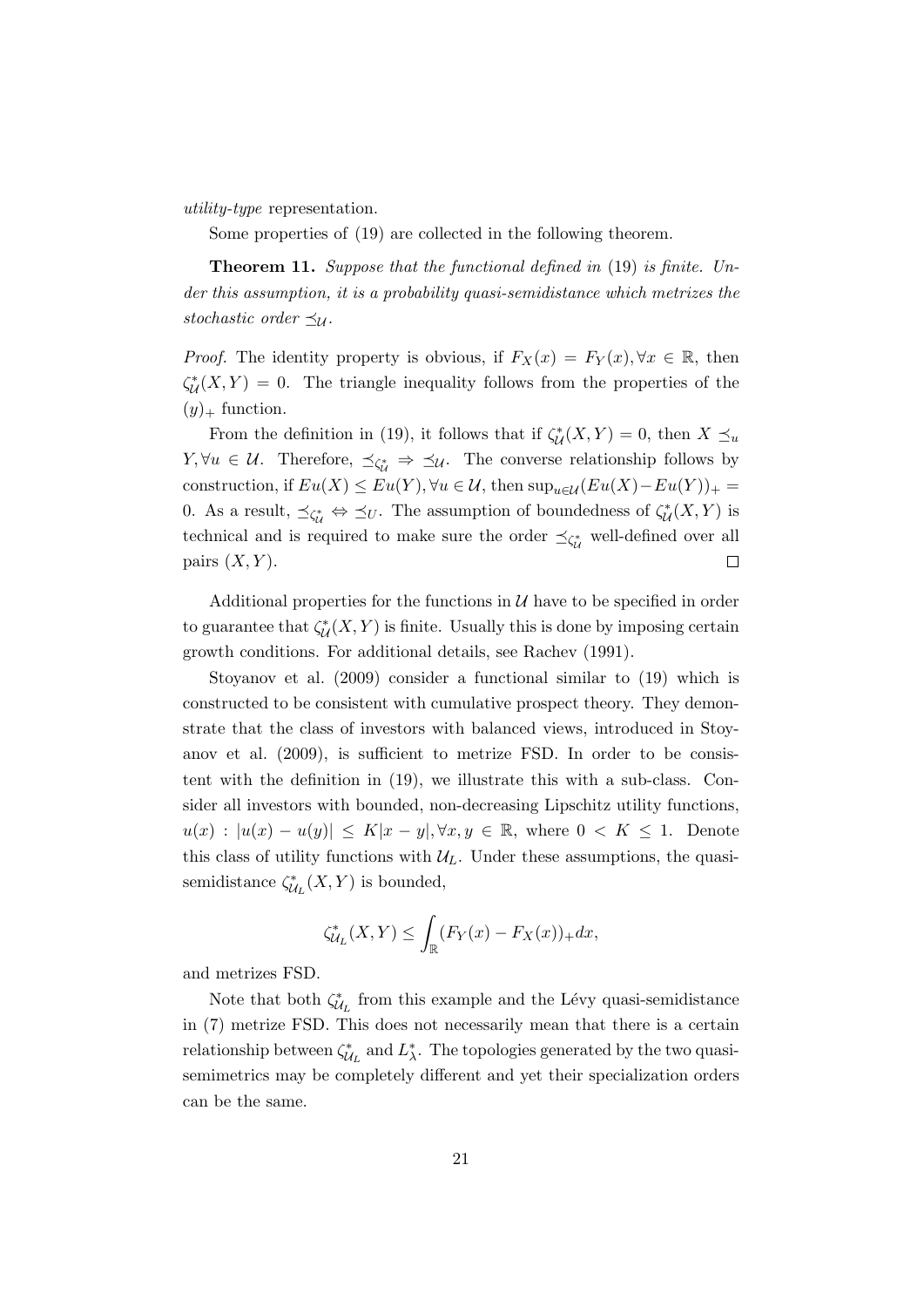The quasi-semidistance in (19) is not a universal representation as the Hausdorff construction in (2). Therefore, even though any metrizable stochastic order is generated by a quasi-semidistance, there may not exist a quasi-semidistance with a utility-type representation metrizing it. An example of a stochastic order which implies second-order stochastic dominance but for which no representation in terms of a class of investors is known can be found in Rachev et al. (2008).

Finally, whether a utility-type order is primary or simple depends on how rich the family  $U$  is. This is illustrated in Stoyanov et al. (2009) in a discussion concerning how rich  $U$  can be in order for  $\zeta_{U}^{*}$  to metrize FSD. As an extreme example, if  $U$  contains only one utility function, i.e. there is only one investor,  $\zeta_{\mathcal{U}}^*$  generates a primary order.

### 7 Almost stochastic orders and degree of violation

A way to address some of the paradoxes arising from expected utility theory is discussed in Leshno and Levy (2002) and Bali et al. (2009). They suggest considering a sub-set of the corresponding investors set because, as they argue, paradoxes arise from non-realistic choices of utility functions. The stochastic order arising from this smaller set of investors is called almost stochastic order.

The general idea is to develop conditions that the utility functions in a given set need to satisfy which depend on the degree of violation of the stochastic order arising from the larger investors set. For instance, consider  $s_1 = \{x : F_X(x) - F_Y(x) < 0\}$  and  $s_2 = \{x : F_Y(x) - F_X(x) < 0\}$ . The degree of violation of  $X \preceq_{FSD} Y$  is defined as the ratio

$$
\epsilon = \frac{\int_{s_1} (F_Y(x) - F_X(x)) dx}{\int_{\mathbb{R}} |F_X(x) - F_Y(x)| dx}
$$

and the corresponding condition on the non-decreasing utility functions is derived to be  $u'(x) \leq \inf_x u'(x) (1/\epsilon - 1)$ .

The degree of violation of FSD can be expressed in terms of a quasisemidistance metrizing FSD. Consider the Kantorovich quasi-semidistance

$$
k^*(X,Y) = \int_{\mathbb{R}} (F_Y(x) - F_X(x))_+ dx.
$$

It can be demonstrated that it metrizes FSD by repeating the arguments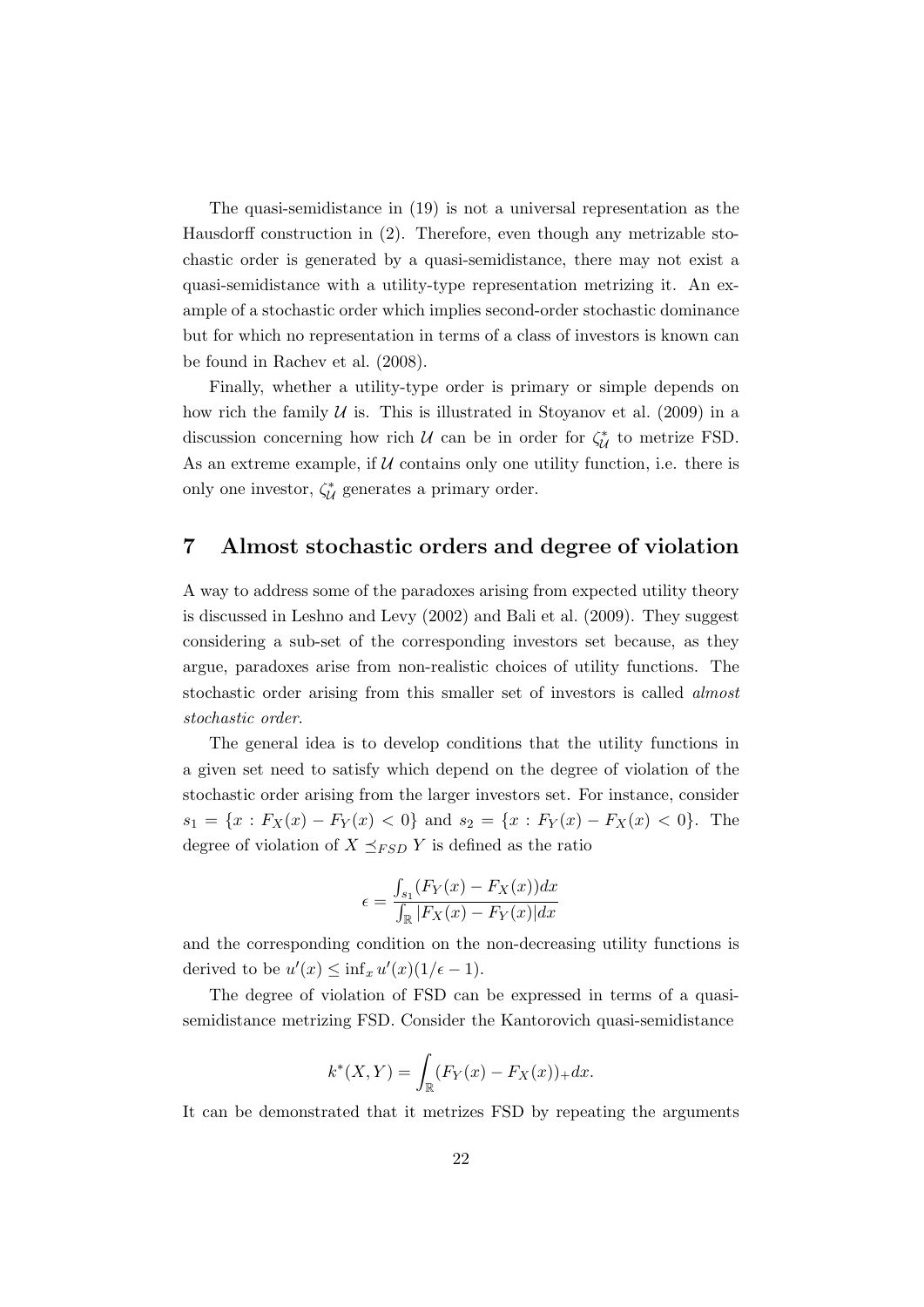in Theorem 8. For additional information, see also Stoyanov et al. (2009). The degree of violation  $\epsilon$  can be related to  $k^*(X, Y)$  in the following way

$$
\epsilon/(1-\epsilon) = k^*(X,Y)/k^*(Y,X).
$$

As a result, the corresponding condition becomes

$$
u'(x) \le \inf_{x} u'(x) \frac{k^*(Y,X)}{k^*(X,Y)}.
$$

This example is interesting as it illustrates a generic property. If  $X$  and Y are two prospects such that their cdfs do not coincide completely, then the ratio

$$
r = \frac{\mu(X, Y)}{\mu(Y, X)}
$$

in which  $\mu(X, Y)$  is some quasi-semidistance measures the degree of violation of the stochastic order  $X \preceq_{\mu} Y$  metrized by  $\mu$ .

# 8 Conclusion

In this paper, we considered a general systematic approach towards describing stochastic dominance rules by means of quasi-semidistances. We provided a universal representation of quasi-semidistances, which we call the Hausdorff representation in line with a similar universal representation in the theory of probability metrics. The theoretical framework allows for a categorization of stochastic orders to a primary, simple, and compound type. A number of examples supporting the theoretical construct were discussed pertaining to FSD and the n-th order stochastic dominance in general. We introduced a stochastic order based on average value-at-risk which illustrates how the quasi-semidistances approach can be used to generate new stochastic orders. We also considered stochastic orders arising from classes of investors and a utility-type quasi-semidistance metrizing them. An expected outcome from the theoretical framework is that not all metrizable stochastic orders have a utility type representation. Finally, we discussed a way to measure the degree of violation of a stochastic order and how it is related to the notion of almost stochastic dominance.